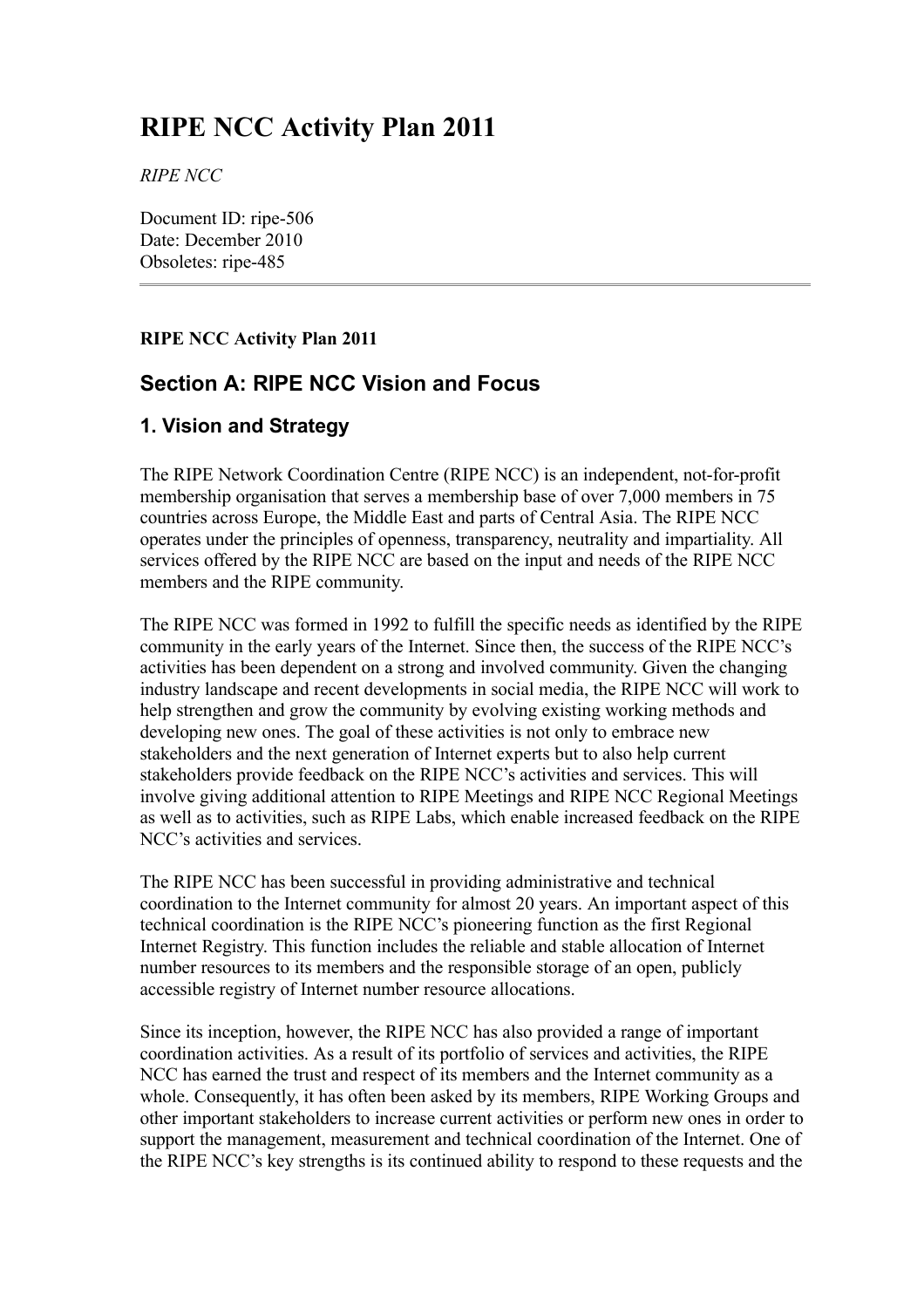changing needs of its members and the range of stakeholders that make up the Internet community.

As a neutral, impartial and respected organisation, the RIPE NCC is ideally placed to act as point of contact between the RIPE community and other stakeholders, such as governments, with an interest in the Internet. The RIPE NCC will support cooperation activities between stakeholders and the RIPE community as well as continuing to cooperate with the other Regional Internet Registries and industry partners.

The RIPE NCC will build on the long-standing support from the private and public sectors for the current RIR system emphasising that this system is a successful model of industry self-regulation based on well-established open structures and processes. The key message, to be disseminated through a variety of external and public relations channels, will be that the future stability of the Internet relies on the continued support for these established structures and processes.

The RIPE NCC's primary focus will continue to be on performing activities that support the operations of its members and the activities of network operators throughout its service region and specifically those activities that require a neutral, impartial and authoritative organisation with the expertise demonstrated by the RIPE NCC. The next few years will see a significant change in the global Internet landscape. In order to respond to the changing industry conditions, the RIPE NCC will need to evolve its position to remain capable of performing the administrative and technical coordination of the Internet on behalf of its members and the RIPE community. As part of its evolution, the RIPE NCC will ensure that it is prepared to develop any membership, information services or coordination activities requested by its members or the RIPE community. The primary goal is to make sure that the RIPE NCC continues to support the needs of its members and the RIPE community while ensuring the overall stability of the Internet.

# **2. RIPE NCC Focus Points**

## **Reliable and Stable Registration of Internet Number Resources**

Since 1992, the RIPE NCC has been responsible for distributing Internet number resources in its service region. The next few years will see a significant change in the global Internet landscape and in particular in the Internet registry system, as the remaining unallocated IPv4 address space is exhausted. Against a likely backdrop of increased demand for resource transfers, t he RIPE NCC will need to evolve its registration processes if it is to continue to uphold the core principles upon which its registry function has been based: uniqueness, aggregation and conservation.

An important part of this evolution will involve maturing the RIPE NCC's registry functions in ways that enable the RIPE NCC to play a more active role in the lifecycle management of Internet number resources (IPv4, IPv6 and AS Numbers). While some of these activities will be an extension of current resource management practices (such as allocation, auditing and merger/closure procedures), other activities may provide new registry functions designed to meet the changing needs of RIPE NCC members. As a result of these activities, the RIPE NCC will evolve its role from distributing and registering Internet number resources to more actively managing the full lifecycle of these resources.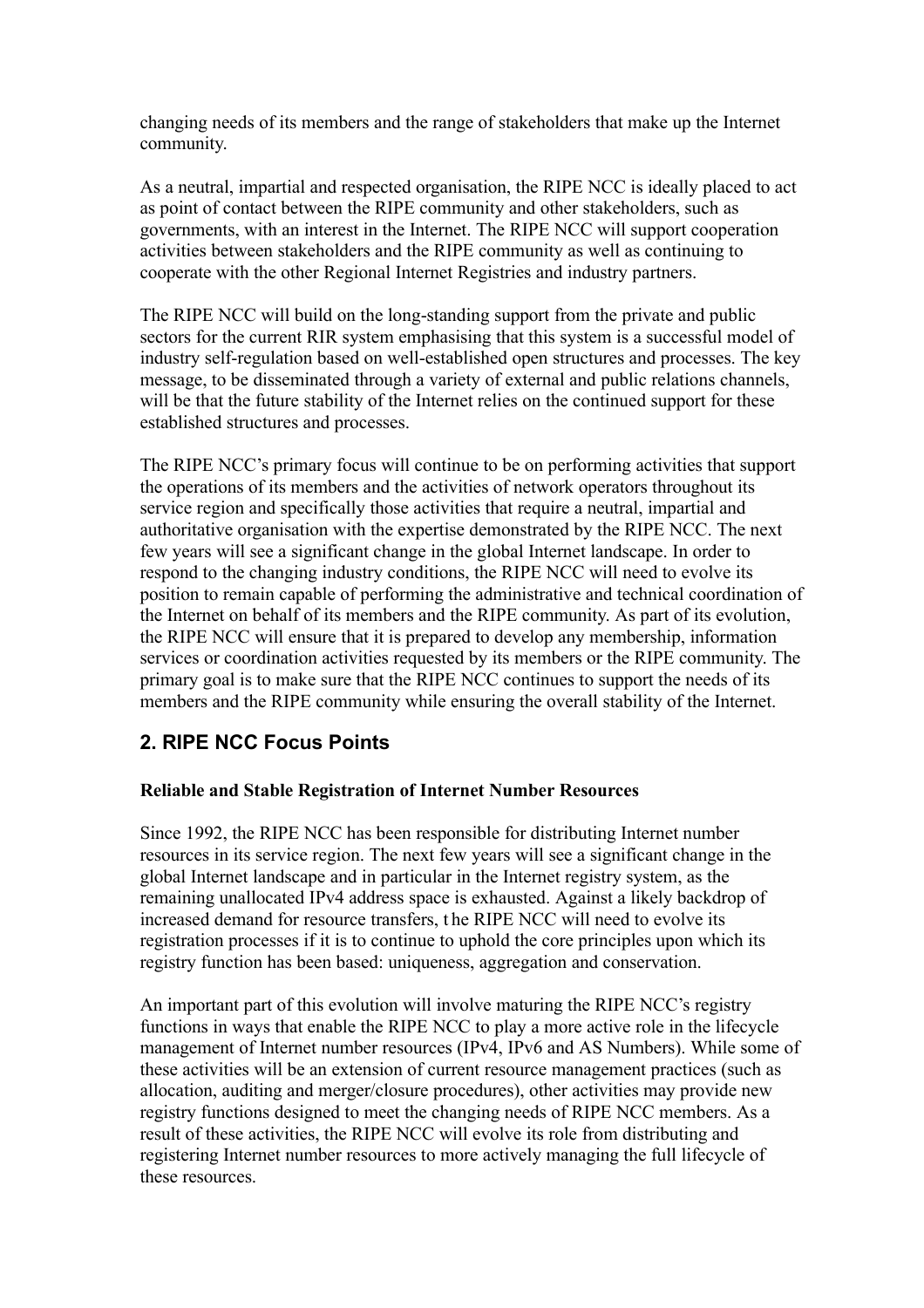With the exhaustion of the unallocated IPv4 address pool, there will be increased scrutiny on the processes involved in IP address space allocation, the possibility of a growing demand for resource transfers and an increased potential for conflicts over address space. Given these developments, the RIPE NCC will ensure that it not only provides a robust and authoritative registry but that it is also able to respond to any community-driven initiatives for increasing the accuracy and range of data stored in the registry of Internet number resources. The accuracy of this data, vital for day-to-day network operations, is also of increasing importance to governments, regulators and law enforcement agencies. In ensuring that this data is comprehensive, accurate and up-to-date, the RIPE NCC's registry function will not only support these stakeholders and its members but will also provide invaluable authoritative data for future Internet coordination, statistical and research activities.

## **Data Quality – The RIPE NCC as a Trusted Source of Reliable Data**

Data quality encompasses the accurate records of registered Internet number resources and measurements relevant to Internet operations. The RIPE NCC will continue work to measure, monitor and enhance the data quality of Internet number resource registrations. The focus here will be on Early Registration Transfer (ERX) space and the legacy address space allocated before the Regional Internet Registry system existed. The goal of these activities will be to bring ERX and legacy space registration records up to the same standards of accuracy as address space distributed by the RIPE NCC since 1992. The RIPE NCC will continue to work with the other Regional Internet Registries towards a fully consistent view of all Internet number resource data and statistics.

The acceptance of RIPE Policy Proposal 2007-01, "Direct Internet Resource Assignments to End Users from the RIPE NCC" has had a significant impact on the RIPE NCC's focus on data quality regarding holders of Provider Independent (PI) number resources. These resources include Autonomous System numbers, Provider Independent IPv4 address assignments, anycast assignments and Provider Independent IXP IPv6 address assignments. Under the terms of Policy Proposal 2007-01, it is now necessary for any future PI number resource holder in the RIPE NCC service region to enter into a direct contractual relationship with RIPE NCC or a Local Internet Registry (LIR). A significant amount of work is needed to support this policy, particularly with respect to the holders of PI number resources assigned before the policy was approved in October 2008. This work is important for maintaining accurate records of registered Internet number resources and for ensuring that, in its function as a Regional Internet Registry, the RIPE NCC upholds the highest levels of registration data quality.

Providing high-quality measurements and analysis that can be used for a variety of operational, media, governmental and law enforcement activities, the RIPE NCC will maintain and extend its reputation as a trusted source of data about the Internet in the RIPE NCC service region and beyond. The RIPE NCC will continue to secure its place in the Internet industry as a trusted authority capable of not only performing a much-needed registry function but also of providing useful data sets, analysis and tools that target the specific needs of a broad range of stakeholders.

Data analysis is essential in helping support most of the policy debates within RIPE by providing accurate analysis of the potential impact of a specific policy proposal. In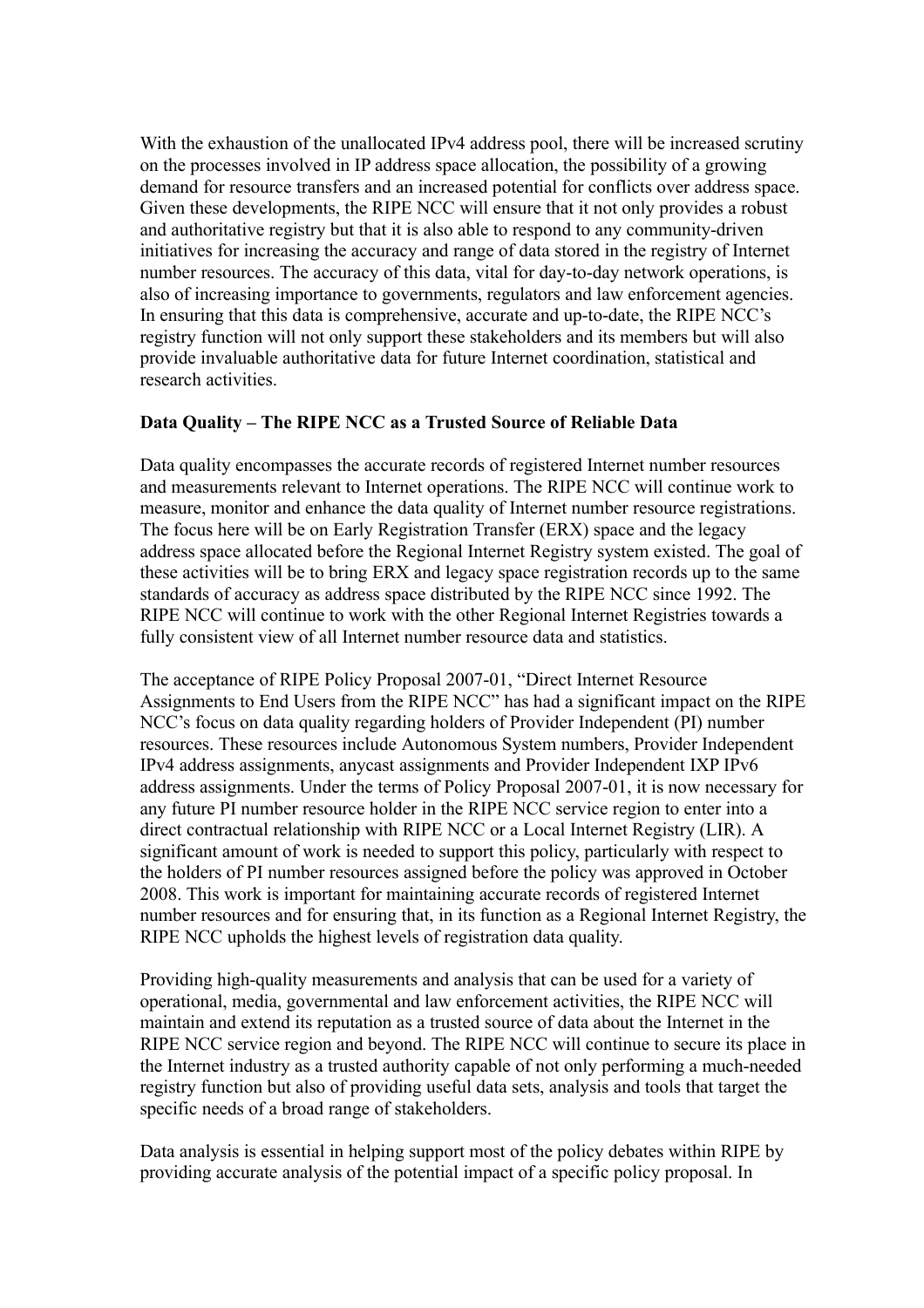addition, providing accurate, up-to-date and trusted data on Internet operations helps the RIPE NCC to make expert contributions to public policy debates and to ensure that decisions made at this level are based on authoritative data.

## **Deployment of Internet Number Resource Certification**

Following the work done within the IETF in 2009 to develop an underlying technical framework for certification, in 2010 the RIPE NCC reached all necessary testing and deployment milestones for the launch of a production-ready certification system in 2011. This system is based on the community-driven contributions of the RIPE Certification Task Force and run according to the specific policies emerging from the RIPE Policy Development Process. It will be interoperable with the certification systems launched by the other Regional Internet Registries.

The RIPE NCC plans to extend the usability of the certification system over the course of 2011 so that it fully supports RIPE NCC internal and external business processes. These developments will involve extending the basic implementation of the existing central certification model to include a range of operator tools and non-hosted solutions for LIRs in the RIPE NCC service region. This will also enable LIRs to generate and store their own certificates and private keys for their end users.

#### **External Relations**

The RIPE NCC has been called upon by different entities in the public sector (including individual governments and the United Nations) to continue providing support for the technical coordination of the Internet. As a result, the RIPE NCC will continue its successful coordination work with the other RIRs, industry bodies and governments.

The RIPE NCC has received positive recognition for its contributions to the World Summit on the Information Society (WSIS), held from 2003-2005, the ongoing Internet Governance Forum (IGF) and the Organisation for Economic Cooperation and Development (OECD) Committee for Information, Computer and Communications Policy (ICCP). These experiences, together with the RIPE NCC's Roundtable Meetings for Governments and recent success with its meetings for law enforcement agencies, demonstrate that the organisation's public affairs contributions are an essential contribution to promote public/private sector dialogue and to guarantee the future growth, stability and security of the Internet.

The RIPE NCC's external relations activities will continue to promote this important dialogue between the technical community and governments. One consequence of these activities will be an increased focus on RIPE NCC Roundtable Meetings for Governments and Regulators, which will be expanded to cover more areas of the RIPE NCC's service region. The RIPE NCC will represent the view of the RIPE community and the RIPE NCC's members, at the same time explaining to all relevant stakeholders recent developments in the Internet landscape and the impact that these developments could have.

These developments include the pressing need for IPv6 adoption, the exhaustion of unallocated IPv4 address space and the related issues of global and regional fairness. The RIPE NCC will build on its relationships with the public sector, promoting the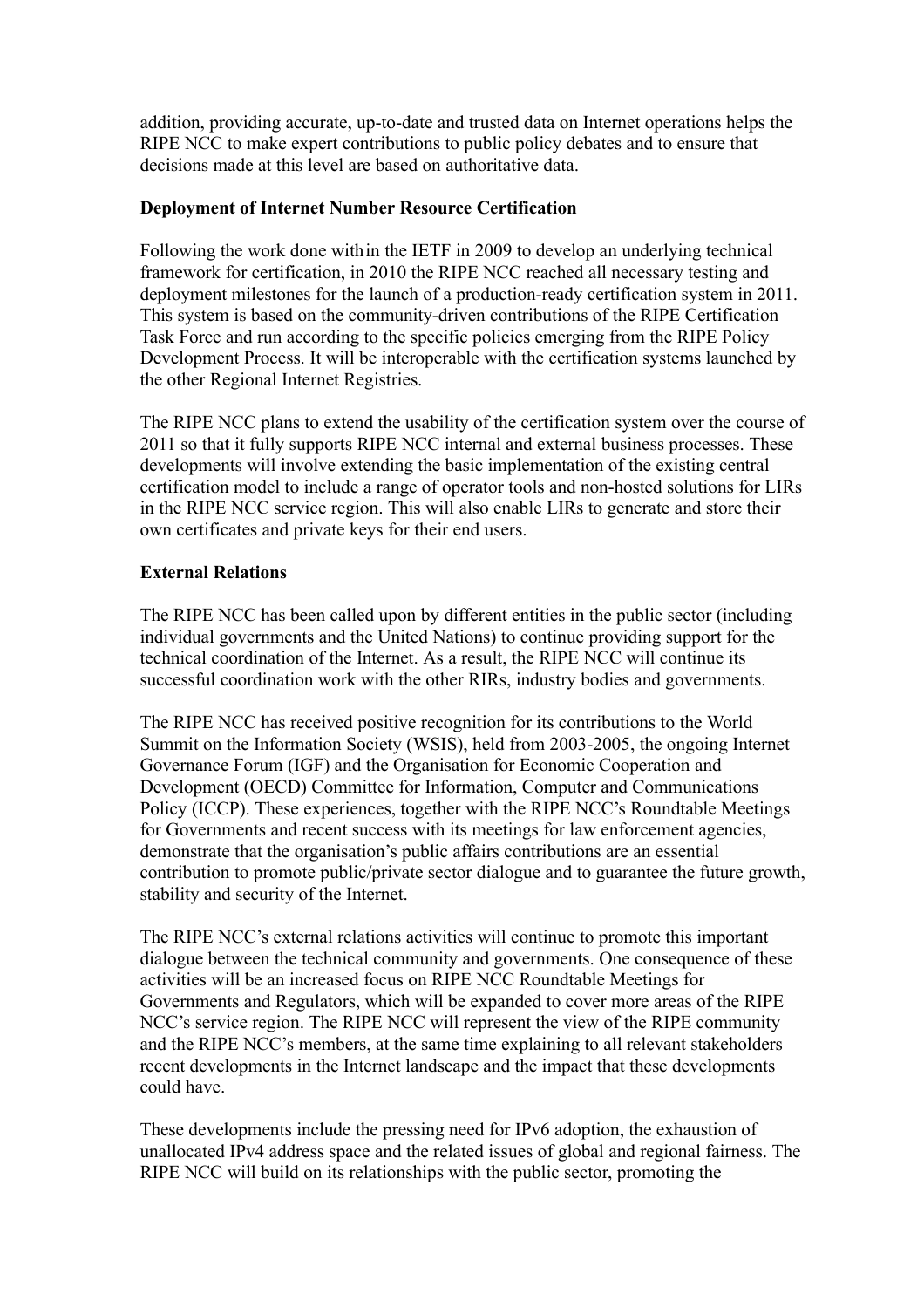public/private dialogue required to deal with IP address issues that affect public policy and that have an impact on the technical coordination of the Internet. As part of these efforts, the RIPE NCC will continue to develop relationships with government and law enforcement representatives in order to understand their concerns, to answer their questions and to help them understand the key issues related to the management and distribution of IP addresses. At the same time, the RIPE NCC will continue to work with a range of stakeholders from both the public and private sectors to ensure that the relevant parties are working together to understand the changing Internet landscape and to make informed decisions that guarantee the stability of the Internet.

# **RIPE Labs**

The purpose of RIPE Labs is to offer a platform for the RIPE community, network operators, Internet experts and developers that is focused on developing innovative Internet-related tools and ideas. Providing an open platform enabling direct user engagement and knowledge sharing, RIPE Labs aims to stimulate community building and the rapid prototyping of useful ideas in a pre-production environment. The goal is to provide an iterative, effective and community-driven process that enables the RIPE NCC to provide tools and services that meet the changing needs of RIPE NCC members and the RIPE community.

# **Social Media**

The RIPE NCC will focus on providing tools and mechanisms for new and existing audiences to interact and participate in online forums, communities and information sharing and dissemination. By developing a presence on social networking and media sites, introducing new methods of interaction and facilitating community involvement, the RIPE NCC will encourage increased participation of its current stakeholders and facilitate the participation of new audiences. Not only will this enable increased feedback on the activities and services that the RIPE NCC provides, but it will also raise awareness about the RIPE NCC and the RIPE community in new arenas and will stimulate support for both these organisations and the community-driven processes fundamental to their activities.

# **High Quality Information Services for Operators and the Internet Community**

The RIPE NCC provides the global Internet community with a range of data sets, tools and analysis on Internet infrastructure, development and usage. Focused on the importance of high-quality, timely data and useful tools, these information services can be used to analyse general Internet operations in the areas of routing, connectivity, and DNS; to run specific measurement experiments; to detect, diagnose and analyse significant network incidents; and to research long-term trends.

The RIPE NCC will continue to improve the quality, completeness and breadth of this data, as well as the speed and manner in which it is collected and processed. The RIPE NCC will focus on refining and improving the features and user-interfaces of its suite of tools and services, in order to provide simpler, more powerful and intuitive interfaces to the data it collects. Additionally, the RIPE NCC will maintain close dialogues with its members and user community in order to guide the ongoing development of new and existing services.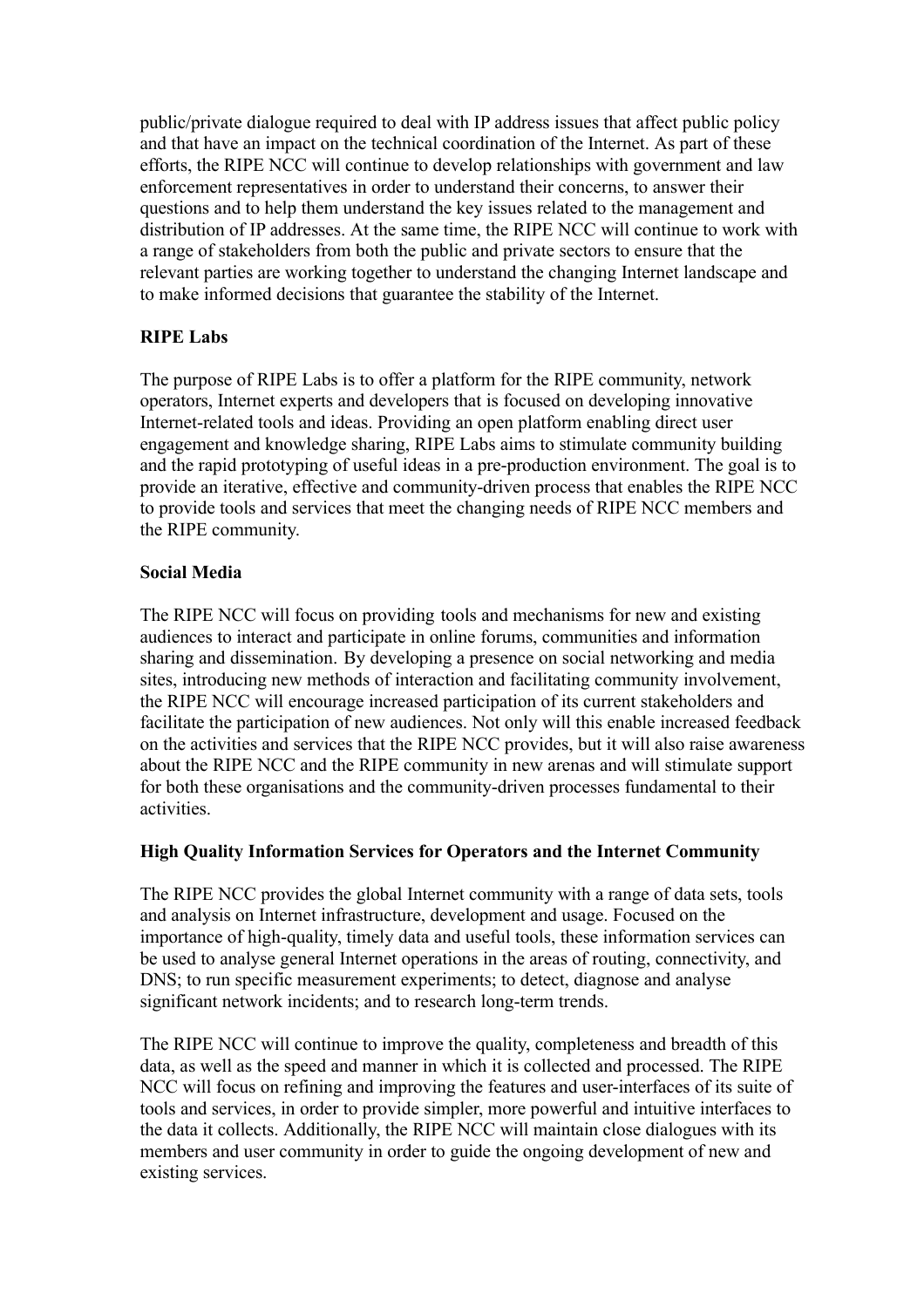# **3. New and Significantly Developed Activities**

# **Active Measurements**

The RIPE NCC will continue to expand its active Internet measurement capability. During the first half of 2011, the RIPE NCC will continue the deployment of the pilot installation of a scalable Internet measurement framework (RIPE Atlas). This uses small, autonomous hardware tokens that enable both ISPs and End Users to host measurement nodes with very little effort. The goal of the pilot installation is to prove the concept by deploying at least 300 such nodes and obtain commitments from others to sponsor at least 100 more. Sponsors and node hosts will be able to perform their own measurements using all probes. This will be the first step to widen the community around the RIPE NCC's measurement activities. During the second half of 2011, the RIPE NCC plans to deploy up to 1,000 more nodes with the cost shared by a significant number of sponsors.

# **4. Closure or Reduction of Activities**

At the time of writing, the RIPE NCC does not foresee the closure or reduction of any service or activity.

# **5. RIPE NCC Ongoing Activities**

Information on the RIPE NCC's ongoing activities (Membership Services, Coordination Activities and Information Services) is available in Section B of this document, RIPE NCC Ongoing Activities.

# **6. Unforeseen Activities**

The RIPE NCC will keep a reserve of resources to take up any activities that appear necessary during the course of the year. These activities are entirely unforeseen at the time of writing the RIPE NCC Activity Plan 2011 or have started recently and are not at the stage where they can be quantified as a budgeted activity. A quick, well-focused reaction to the changing environment and new requirements of the RIPE NCC members and other stakeholders has always been a strong point of the RIPE NCC.

# **Section B: RIPE NCC Ongoing Activities**

# **1.0 Membership Services**

The RIPE NCC aims to exceed its members' service expectations in the registration of Internet resources. The purpose of these distribution activities is:

- To provide a fair, impartial distribution of Internet number resources guided by the RIPE community policies based on the goals of uniqueness, conservation and aggregation
- To actively maintain an accurate resource registry
- To provide accurate and valid Internet Registry resource data
- To provide guidance for internal procedures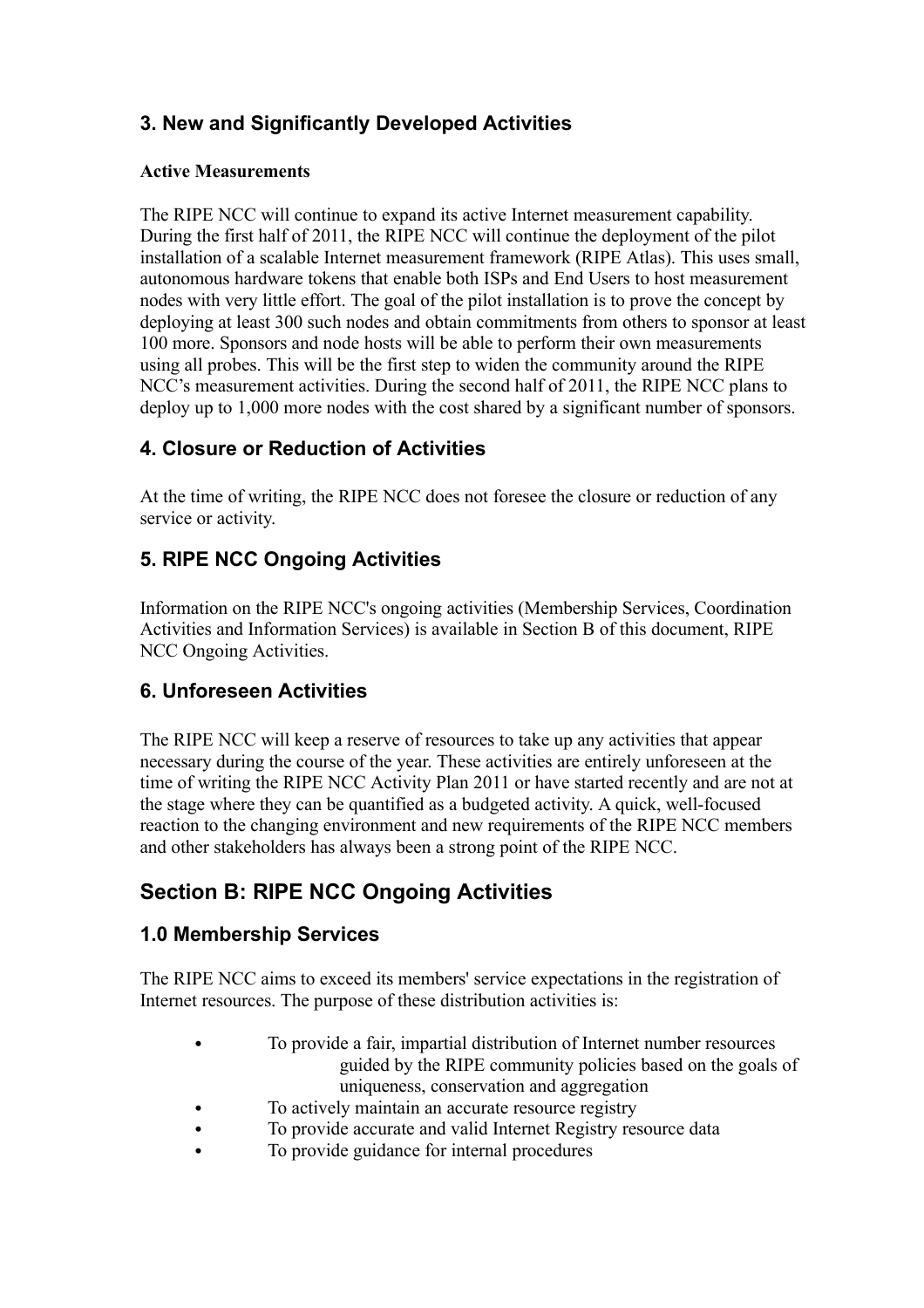# **1.1 Distribution and Management of Internet Number Resources**

In its role as a Regional Internet Registry (RIR), the RIPE NCC provides allocation and registration services to Local Internet Registries (LIRs) in Europe, the Middle East and Central Asia. The overall goal of the RIPE NCC's allocation and registration services is to provide fair, impartial and stable distribution of Internet number resources in its service region. The specific goals for the distribution of IP address space are:

- Uniqueness of IP addresses
- Aggregation of routing information
- Conservation of IP address space
- Procedure and policy definition for IP address space
- Registration of network management and contact information

# **1.1.1 IPv4 / IPv6 Address Space and Autonomous System (AS) Numbers**

## **Description of Activity:**

The RIPE NCC allocates and assigns Internet number resources according to RIPE community policy.

The RIPE NCC allocates and assigns IPv4 and IPv6 address space to RIPE NCC members and other network operators. The RIPE NCC also assigns AS Numbers and registers these numbers and the initial associated routing policy, ensuring the uniqueness of AS Numbers and collecting data for the Routing Registry. From 2007, the RIPE NCC has assigned AS Numbers from both the 16-bit and 32-bit pools.

## **Goal of Activity:**

- To ensure the fair distribution of Internet number resources
- To ensure the efficient use of IP address space and AS Numbers
- To facilitate the optimal aggregation of routing information
- To support members with the processes and procedures

# **1.1.2 Auditing and Data Accuracy**

## **Description of Activity:**

The RIPE NCC actively checks the quality and validity of Internet resource registry data. To ensure fair address space distribution, the RIPE NCC checks that appropriate assignment decisions are made. The RIPE NCC also makes regular reports on these activities to the RIPE community as well as producing statistics on address space usage.

## **Goal of Activity:**

 To promote a consistent and fair application of assignment criteria relating to the conservation of address space and aggregation of routing information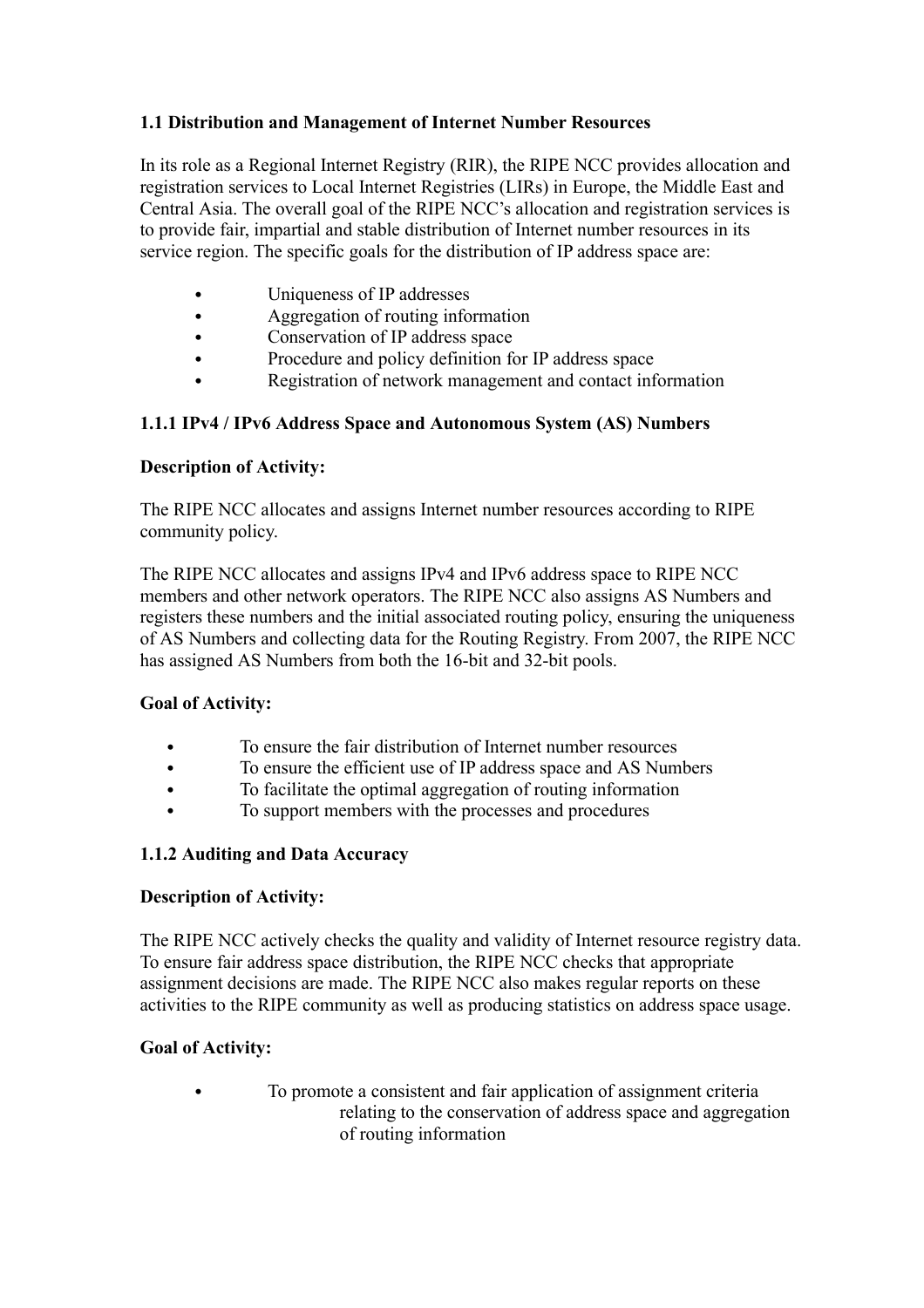- To identify and improve any parts of the registration procedure that cause delays in order to improve service levels and response times
- To implement mechanisms to improve the quality, range and accessibility of the data the RIPE NCC provides relating to its allocation of Internet number resources to its members
- To provide high quality data on the allocation of Internet number resources that can reliably be used in the daily operations of ISPs

# **1.1.3 Policy Implementation (procedures)**

# **Description of Activity:**

The RIPE NCC implements procedures as part of the RIPE Policy Development Process (PDP). The implementation of RIPE Policy is done in the RIPE NCC Policy Implementation Coordination Group (PICG).

# **Goal of Activity:**

- To provide transparency and consistency of the procedures
	- To provide procedural information and responses to the RIPE community
- To support and promote global Internet IP address policies
- To translate RIPE Policy into RIPE NCC procedures
- To document and maintain a clear overview of new and changed procedures

# **1.1.4 Project Support**

## **Description of Activity:**

The RIPE NCC co-ordinates internal projects to support the range of activities related to the distribution of Internet resources.

## **Goal of Activity:**

- To implement policy requests
- To provide cross-departmental dedicated project support

# **1.2 Training Courses**

The RIPE NCC provides a range of courses to members and non-members, using a variety of teacher-based courses and additional training strategies.

The RIPE NCC makes continued efforts to reach a broader audience, particularly members who are unable to attend RIPE NCC training courses due to geographical, financial, scheduling or other constraints. These efforts include developing online modules that cover a range of RIPE NCC procedures and the RIPE Policy Development Process (PDP).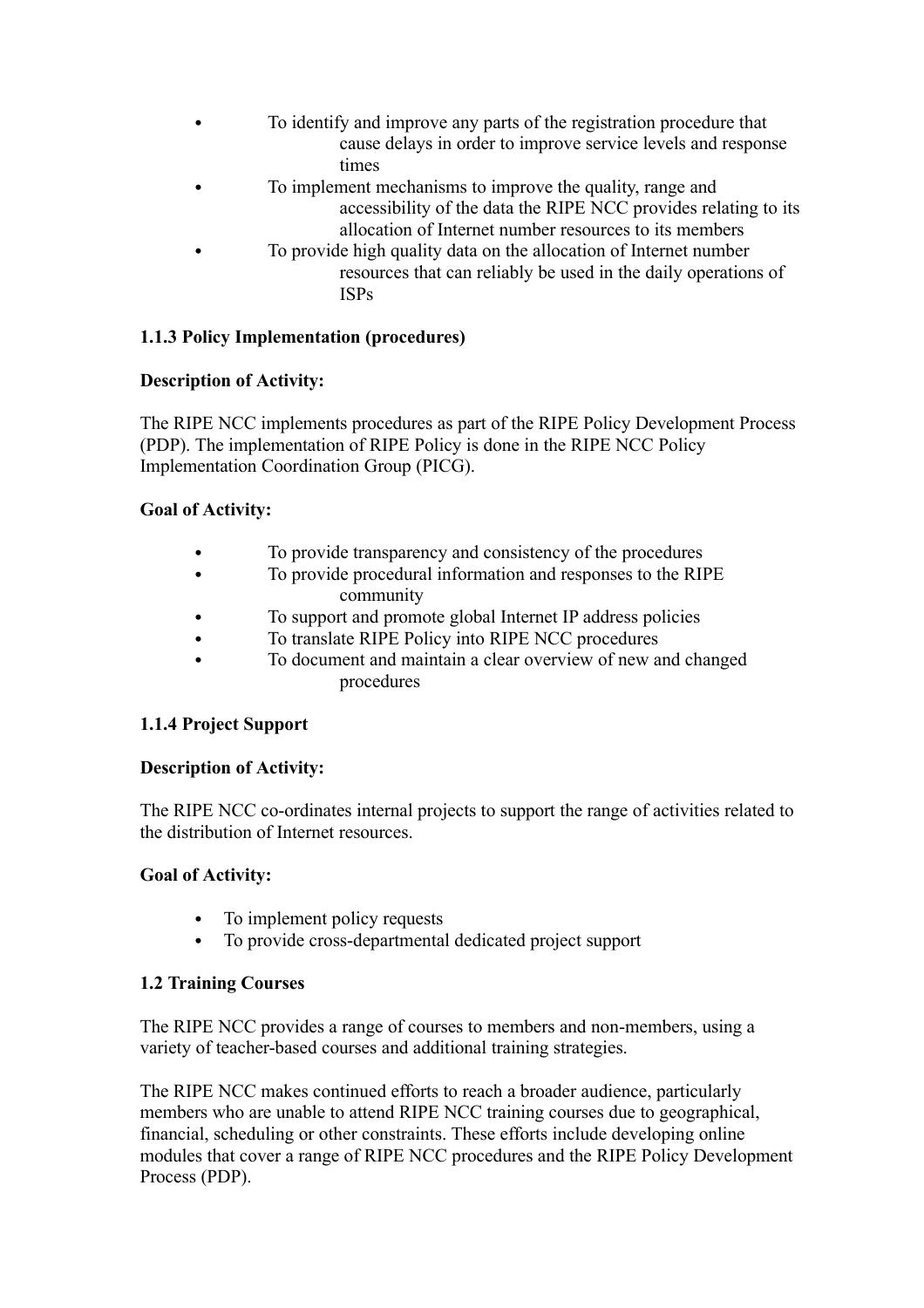The RIPE NCC provides the following courses to its members for free:

- LIR Training Course
- IPv6 for LIRs Training Course
- Routing Registry Training Course
- DNS for LIRs Training Course

# **1.2.1 LIR Training Course**

# **Description of Activity:**

The "Local Internet Registry Training Course" is a one-day introduction to administrative procedures and policies related to obtaining and distributing Internet resources (i.e. IP addresses, AS numbers and reverse DNS delegation) and operating a Local Internet Registry (LIR).

# **Goal of the Activity:**

- To help members send correctly prepared Internet number resource requests to the RIPE NCC
- To help ensure a more timely completion of these requests
- To explain the correct procedure for registering and updating registry data relating to Internet number resources
- To create awareness for the RIPE Policy Development Process

# **1.2.2 IPv6 Training Course**

## **Description of Activity:**

The IPv6 Training course is a one-day course about the need for IPv6 and includes basic information on how to plan IPv6 deployment.

## **Goal of the Activity:**

- To increase awareness about IPv4 depletion
- To increase IPv6 uptake
- To remove fears about IPv6 and the deployment process
- To increase awareness about IPv4 and IPv6 coexistence

# **1.2.3 DNS for LIRs Training Course**

## **Description of Activity:**

This course, offered from time to time and upon request, provides an introduction to reverse DNS (rDNS) procedures and checks, as well as giving information about DNS Monitoring (DNSMON), K-root and anycasting. The course also covers DNSSEC and the specific procedures set up by the RIPE NCC to secure the in-addr.arpa zones.

## **Goal of the Activity:**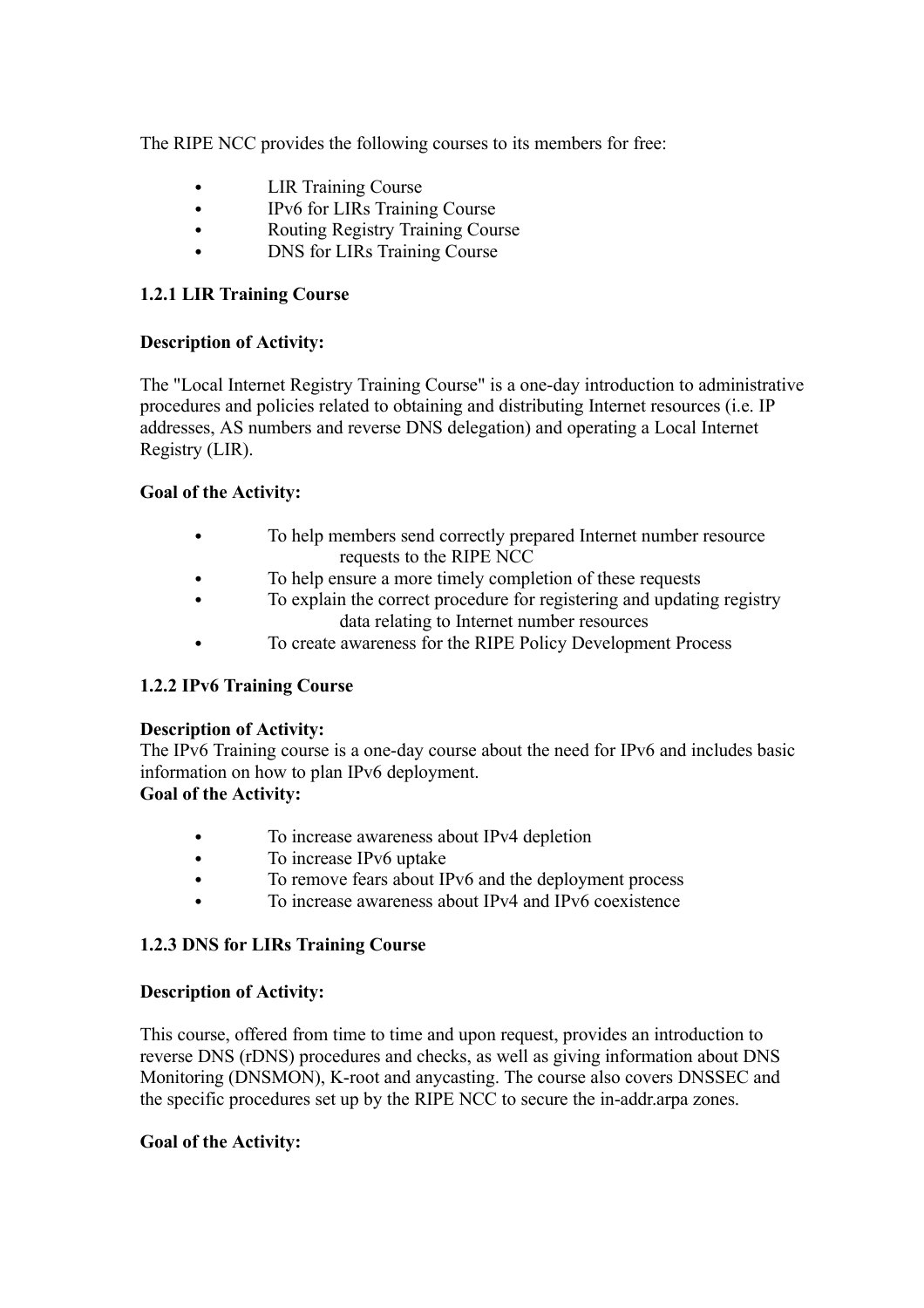To provide LIRs with information about the different DNS-related services offered by the RIPE NCC

# **1.2.4 Routing Registry Training Course**

# **Description of Activity:**

The Routing Registry Training Course covers Internet Routing Registry (IRR) usage, related tools and Routing Policy Specification Language (RPSL).

## **Goal of the Activity:**

 To provide an introduction to the Internet Routing Registry (IRR) usage, related tools, Routing Policy Specification Language (RPSL) and the RIPE NCC Routing Information Service (RIS)

# **1.3 Customer Services**

The purpose of the RIPE NCC's Customer Services is to take ownership of first line enquiries and requests, managing each request correctly and efficiently while communicating all necessary details. In order to ensure the complete satisfaction of its members, the RIPE NCC focuses on the following Customer Services goals:

- Act as the general first line contact point for the RIPE NCC as a whole (questions, feedback, issues and problems)
- Bring new members up to speed so that they can request resources and make use of other RIPE NCC services
- Consolidate customer support services and facilitate the coordination of consistent internal and external service levels
- Answer general member and public enquiries, providing a good resolution in the shortest possible time and escalate when appropriate (following agreed Service Level Agreements)
- Provide the first interface between the RIPE NCC and potential new members
- Handle all phone, mail and email enquiries in a professional manner
- Create standard answers for frequently asked questions
- Document service quality measures and targets and provide reporting on this

## **1.3.1 New LIR Support**

## **Description of Activity:**

The RIPE NCC gives initial support to LIRs and Direct Assignment Users (DAUs) during their set-up phase. Information and support is also extended to potential LIRs and DAUs.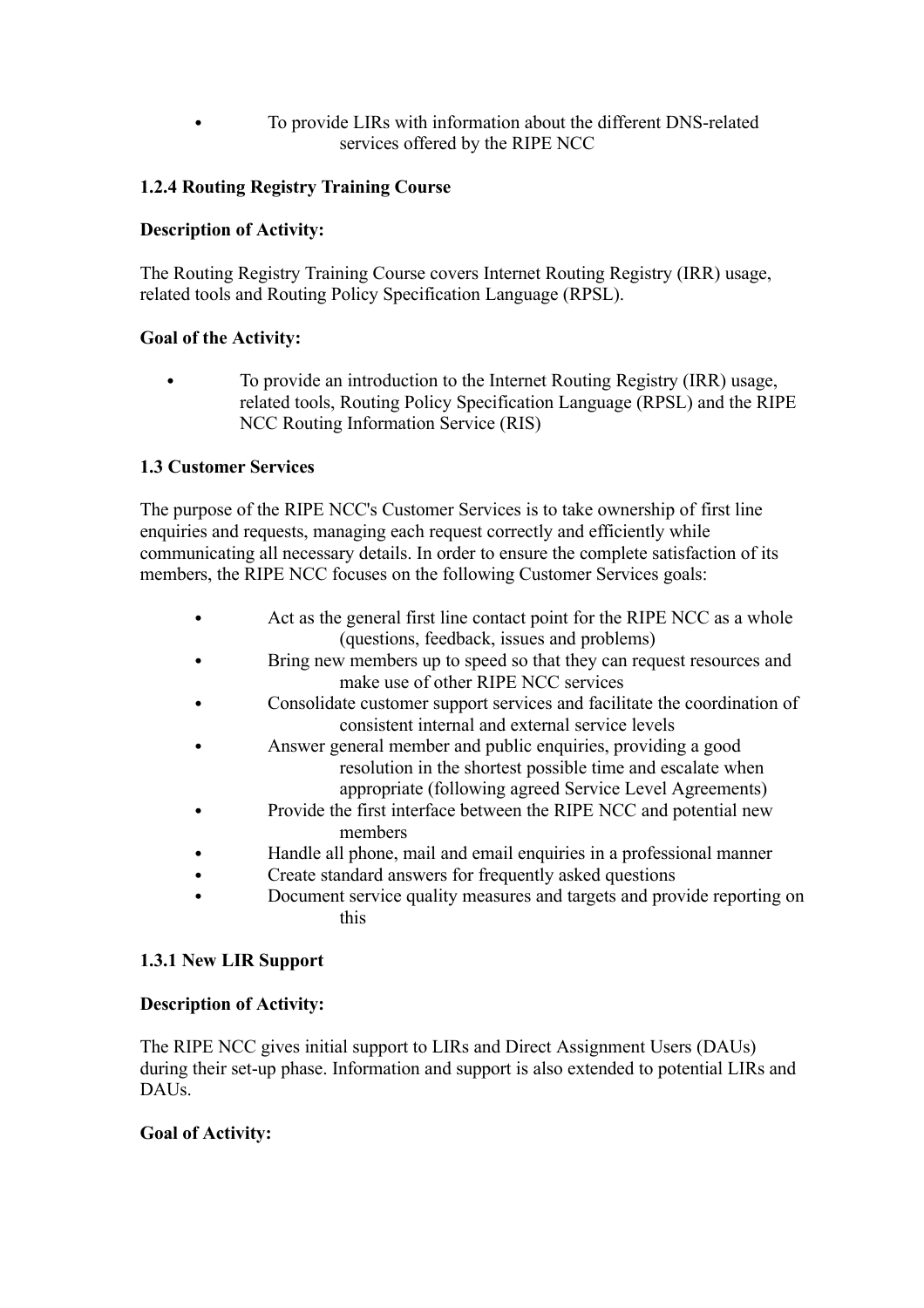- To process new LIR and DAU applications smoothly and efficiently from beginning to end
- To support new LIRs and DAUs during their set-up phase, introducing them to the relevant tools, procedures and guidelines
- To give potential LIRs and DAUs enough information to make an informed choice as to whether or not they enter into an agreement directly with the RIPE NCC
- To prepare LIRs and DAUs so that they are able to make use of the RIPE NCC's services

# **1.3.2 Billing and Administration Support**

# **Description of Activity:**

The RIPE NCC provides billing and administrative support for existing and potential LIRs and DAUs.

# **Goal of Activity:**

- To provide support for billing questions and invoicing (invoicing, reminders and payments
- To provide support for contract-related issues such as LIR or DAU name changes, mergers and closures

# **1.3.3 Database User Support**

## **Description of Activity:**

The RIPE NCC provides user support for the RIPE Database and related services. This includes incident handling and problem resolution as well as responding to user questions and comments.

## **Goal of Activity:**

- To provide first line user support for the RIPE Database and related services
- To continuously collect user feedback regarding these services
- To report on Service Level Agreement (SLA) adherence
- To create standard answers for frequently asked questions

## **1.3.4 DNS and Reverse DNS (First Line Support)**

## **Description of Activity:**

The RIPE NCC provides DNS coordination and support activities as well as reverse DNS service for IPv4 and IPv6 address space managed by the RIPE NCC.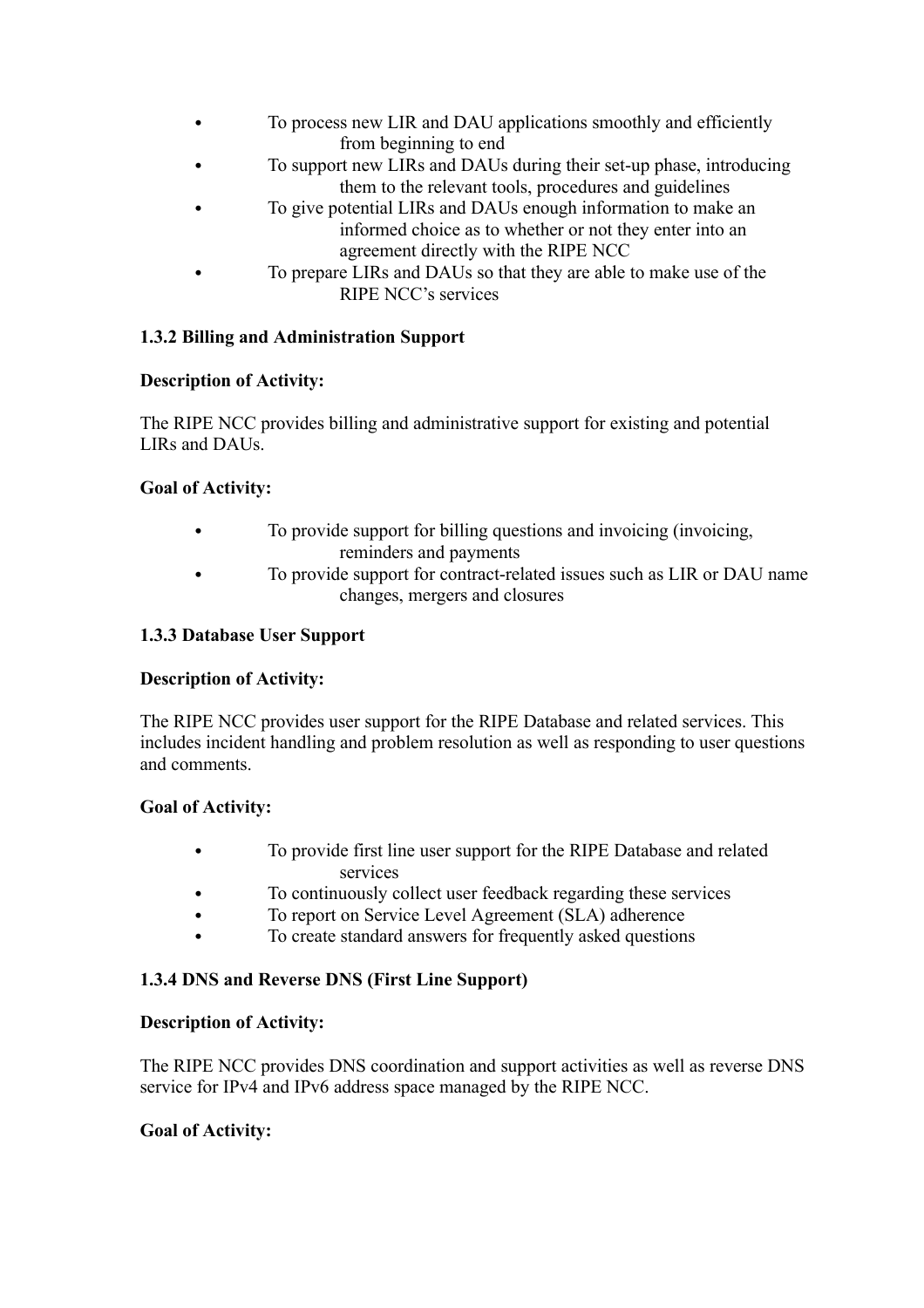- To provide first line user support for DNS, Reverse DNS and related services
- To continuously collect user feedback regarding these services
- To report on SLA adherence
- To create standard answers for frequently asked questions

#### **1.4 RIPE NCC Interaction Mechanisms**

The RIPE NCC provides flexible and convenient ways for LIRs and others from the Internet community to interact with the RIPE NCC's systems. There is a specific focus on the security aspects of such interactions to ensure privacy and authentication wherever needed.

#### **1.4.1 Customer Service Centre**

## **Description of Activity:**

At RIPE Meetings, the RIPE NCC provides staff who are available for face-to-face consultation about:

- Internet resource requests (IPv4, IPv6, Autonomous System Numbers)
- The RIPE Database
- Changes to registry file information
- Invoice and billing queries
- RIPE NCC Training Courses and the RIPE NCC E-Learning Centre
- The Routing Information Service (RIS) and BGPlay
- Reverse DNS setup, DNSSEC, DNSMON, K-root, the Test Traffic Measurements (TTM) service and email services
- How to become a Local Internet Registry (LIR) or Direct Assignment User (DAU)
- The RIPE NCC and its services

## **Goal of Activity:**

- To assist members and the RIPE community with any outstanding issues
- To promote greater cooperation between the RIPE NCC, its members and the RIPE community

## **1.4.2 RIPE NCC LIR Portal**

#### **Description of Activity:**

The purpose of the LIR Portal is to give LIRs an easy-to-use web interface for accessing RIPE NCC services, for managing their registry's data and for making queries and updates. The LIR Portal is also used by the RIPE NCC to make important announcements to RIPE NCC members and for collection of valuable feedback through a range of member surveys.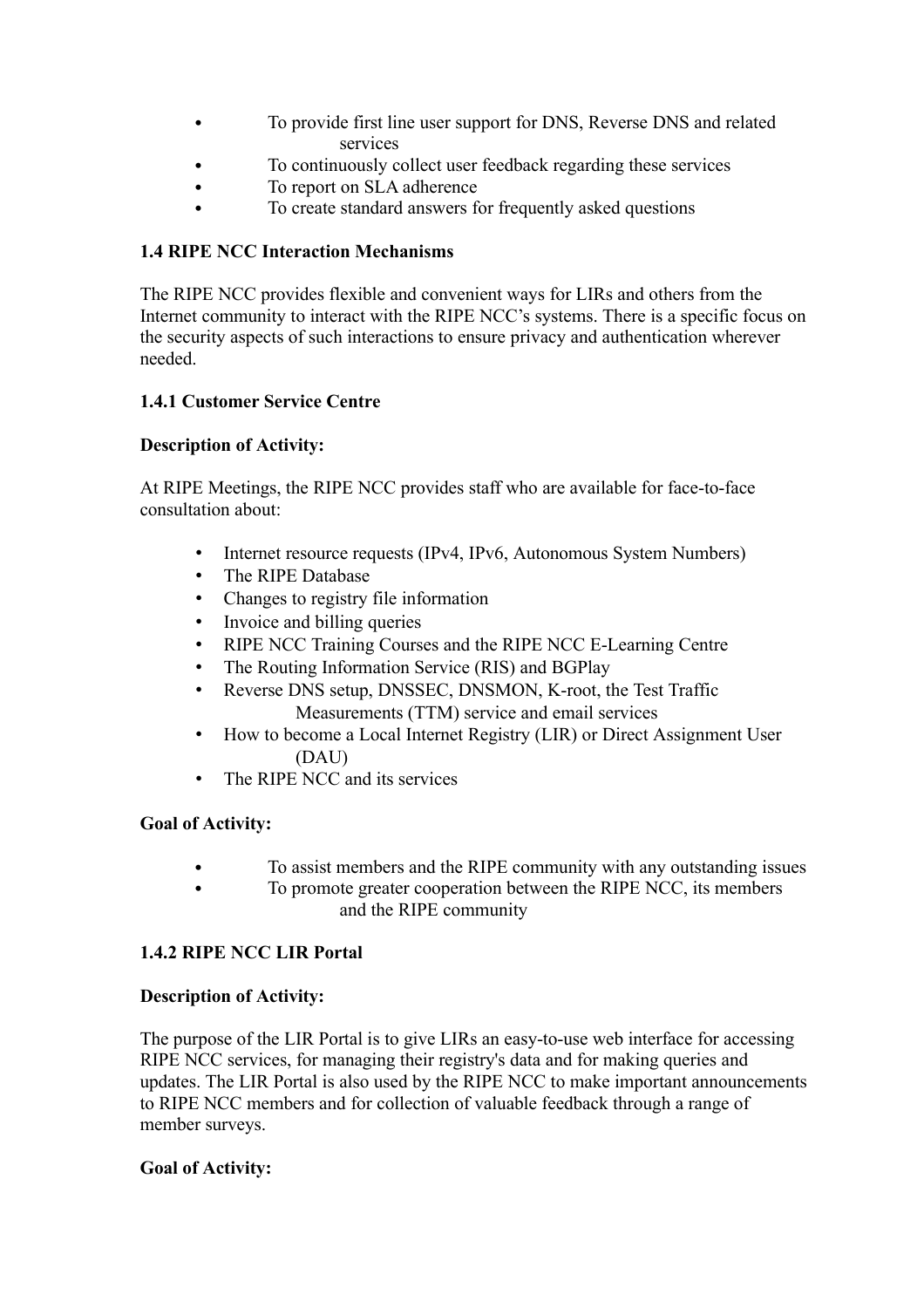- To enable members to receive Internet number resources in a timely fashion by improving the request, evaluation and approval process
- To enable members to manage their registry data and make queries and updates

# **2.0 Coordination Activities**

# **2.1 RIPE Database: Maintenance and Development**

The RIPE Database contains registration details of IP addresses and AS Numbers used by networks based in the RIPE NCC service region.

It shows the organisations that hold the resources, where the allocations were made and contact details for the networks. The organisations that hold those resources are responsible for updating their information in the RIPE Database.

An Internet Routing Registry (IRR), primarily for the RIPE NCC region, is also part of the RIPE Database.

The information in the RIPE Database is used by a range of people, including network engineers, system administrators, researchers and End Users for various purposes such as network troubleshooting or determining abuse contacts. In most cases these users are not RIPE NCC members.

The RIPE NCC regularly makes improvements to the interface for the RIPE Database in order to provide users with more useful features and easier ways to update the database. The RIPE NCC also makes continued efforts to improve the accuracy and the usefulness of the data in the RIPE Database.

The RIPE NCC implements community-driven changes as they arise, making software and system modifications in response to feedback from users and decisions made by the RIPE community.

## **2.1.1 User support and software maintenance**

#### **Description of Activity:**

The RIPE NCC provides user support for the database and related services. This includes incident handling and problem resolution as well as responding to user questions and comments.

The RIPE NCC also performs regular software maintenance activities including bug fixes and minor modifications. The results of these software development efforts are made publicly available.

This activity includes the maintenance and improvement of documentation associated with the RIPE Database.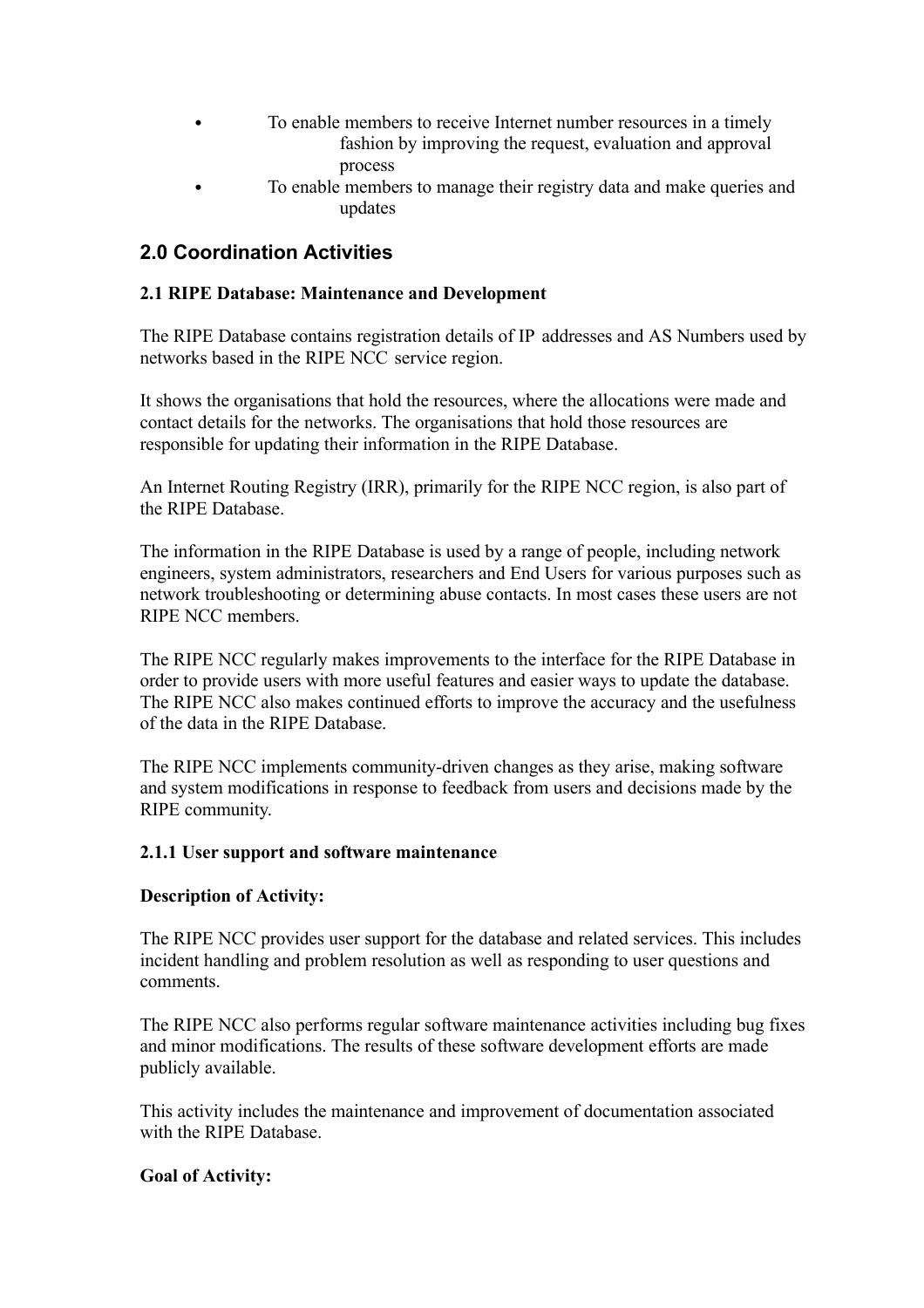- To provide user support for the RIPE Database and related services
- To continuously collect user feedback regarding the service
- To keep the user community informed about new developments as well as planned and emergency maintenance
- To ensure the high quality of the system software and the reliable operation of the database and related services

# **2.1.2 New Database Features**

# **Description of Activity:**

The RIPE NCC designs and implements new database features as requested by the user community or proposed by the RIPE NCC. It performs the development work based on the priorities established in the appropriate RIPE Working Groups.

# **Goal of Activity:**

- To ensure that the RIPE Database continues to serve the needs of the user community and the priorities of the RIPE Working Groups
- To provide new features to the RIPE Database that reflect the changing requirements of the Internet community

# **2.2 RIPE**

The RIPE NCC supports the RIPE community through technical and administrative coordination.

## **2.2.1 RIPE Meetings**

## **Description of Activity:**

The RIPE NCC organises RIPE Meetings, providing all administrative and technical support.

- To support the open, bottom-up, industry self-regulatory structure common to all RIR communities in managing Internet number resources To stimulate the participation of the RIPE community and other stakeholders in the IP policy-making process and the technical coordination of IP networking To contribute to the stable operation of the RIPE NCC by allowing for guidance and advice from the RIPE Working Groups To enable attendees to provide input and feedback on the RIPE NCC
	- Activity Plan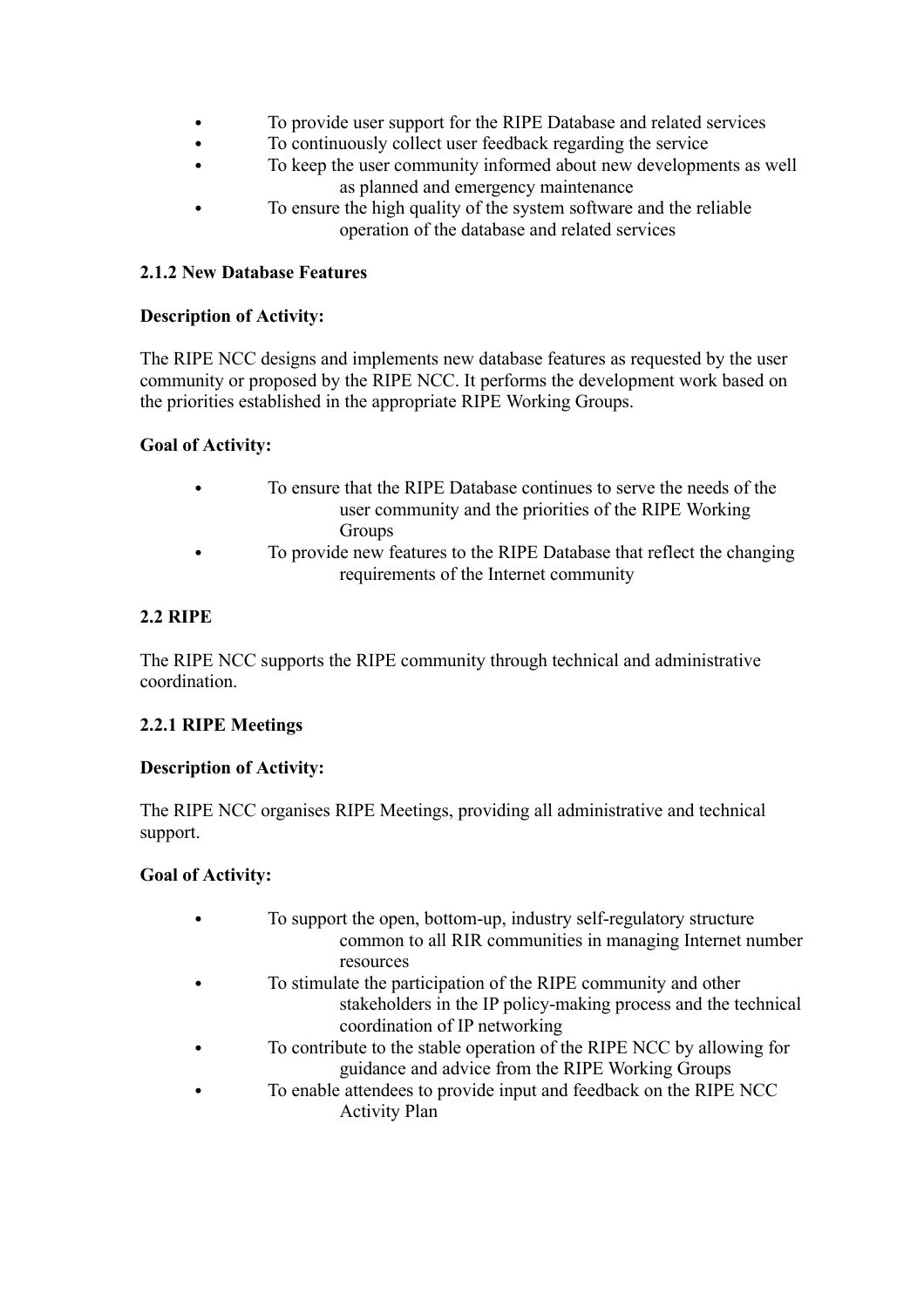# **2.2.2 Supporting the RIPE Policy Development Process (PDP)**

# **Description of Activity:**

The RIPE community develops and sets policies through a long established, open, bottom-up process of discussion and consensus-based decision making. Anyone interested in the well-being of the Internet may bring up proposals within the RIPE community forum and take part in the related discussions. The RIPE NCC provides administrative and facilitative support for this process.

# **Goal of Activity:**

- To track proposals and make sure the milestones of the PDP are applied as necessary
- To monitor policy-related topics and developments and report these to the RIPE community
- To analyse RIPE policies and proposals and report the findings back to the RIPE community
- To support the RIPE NCC's implementation and execution of policies
- To make sure all policies are documented in RIPE Policy documents and these policy documents are kept up-to-date
- To perform outreach activities for the promotion of the RIPE Policy Development Process

# **2.3 Mailing List Management**

The RIPE NCC maintains a number of high volume external mailing lists. The processing of mailing list traffic is constantly monitored. Efforts are made to support subscribers with problems and to reduce or control the spam on external mailing lists so that they can be easily and efficiently moderated without losing any End User functionality.

The goal is to ensure the exchange of information among the RIPE community and the RIPE NCC membership, as well as to provide support for subscribers of the RIPE and RIPE NCC mailing lists.

## **2.4 Domain Name System (DNS) Coordination**

The RIPE NCC provides DNS coordination and support activities as well as reverse DNS service for IPv4 and IPv6 address space managed by the RIPE NCC.

For reverse DNS associated with address space managed by other RIRs, the RIPE NCC provides secondary DNS to support the reliability of reverse lookups.

The scalability of the DNS infrastructure for secondary, reverse and primary DNS services is improved based on the requirements specific to each of these services. The purpose of these activities is to maintain and improve the operations of an efficient, responsive and robust DNS service.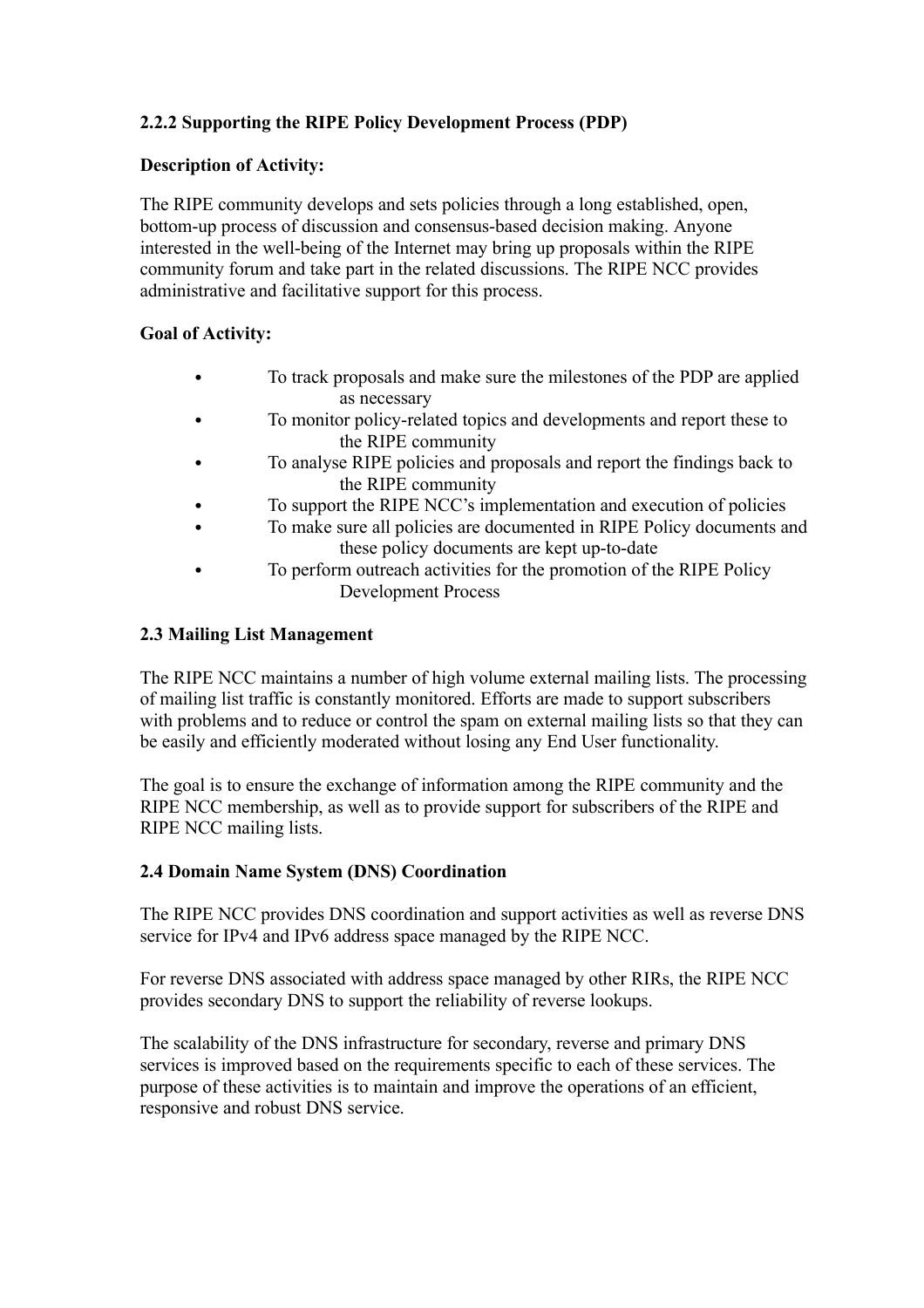## **2.4.1 Reverse DNS**

## **Description of Activity:**

The RIPE NCC delegates reverse DNS zones for the address ranges managed by the RIPE NCC. To support this service, the RIPE NCC provides reliable authoritative name servers and checks all zones under its responsibility to ensure they are properly set up and functioning correctly.

As part of its efforts in the area of DNSSEC deployment, the RIPE NCC publishes signed zones and provides tools for users to secure delegations received from the RIPE NCC. In addition, the RIPE NCC shares experience through publishing operational white papers, documentation and software toolkits.

#### **Goal of Activity:**

- To support the proper address-to-name mapping for addresses allocated to the RIPE NCC
- To provide reliable and secure reverse DNS services
- To support the operation and maintenance of DNSSEC

## **2.4.2 Operating the K-root Name Server**

## **Description of Activity:**

The RIPE NCC operates the K-root server. Root name servers are a crucial part of the Internet DNS infrastructure. The RIPE NCC has operated the K-root server since 1997 when the first server was installed at the London Internet Exchange (LINX) in the United Kingdom.

Since 2003, the RIPE NCC has been deploying anycast instances of the K-root server with local reachability. The RIPE NCC has also deployed five global nodes of the K-root name server. The RIPE NCC collects and analyses data to determine the performance of the K-root anycast nodes that have been deployed.

## **Goal of Activity:**

- To improve the resiliency, efficiency, security and quality of the K-root service
- To isolate the impact of an "external" Denial of Service (DoS) attack and localise the impact of a "local" DoS attack
- To efficiently maintain the network of anycast instances of K-root by monitoring network and instance problems, performing trend analysis and determining if, and where, other anycast nodes should be deployed

## **2.4.3 Secondary DNS Service**

#### **Description of Activity:**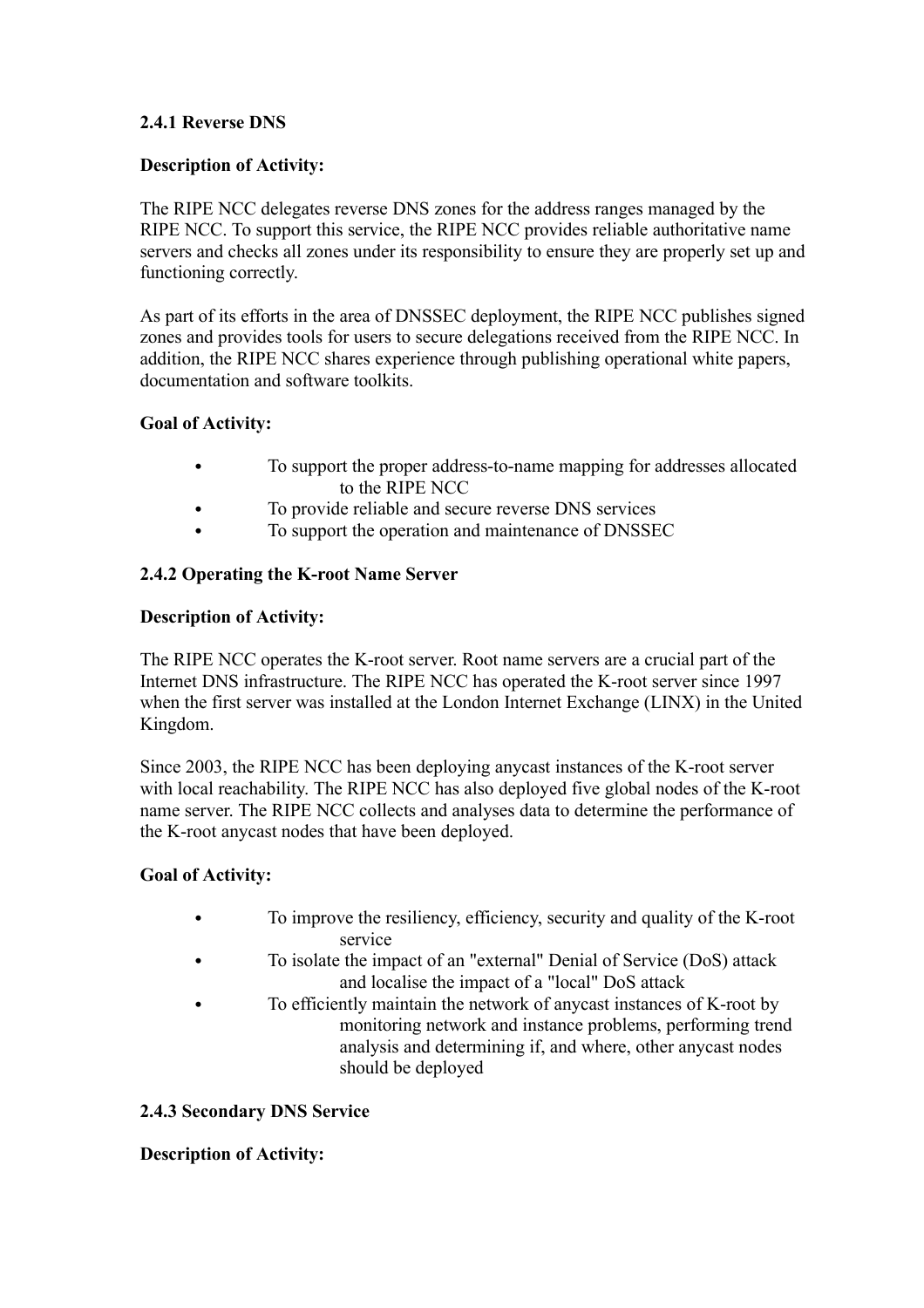The RIPE NCC offers a secondary name service to the other Regional Internet Registries along with some country code Top-Level Domain (ccTLD) operators, although it no longer provides this service to well-established ccTLDs.

# **Goal of Activity:**

 To support the stability of the global DNS by offering a professional and stable service to the other Regional Internet Registries and developing ccTLD operators that require it

# **2.4.4 DNS Services in the e164.arpa Domain**

# **Description of Activity:**

The Internet Architecture Board (IAB) has an agreement with the RIPE NCC under which the RIPE NCC provides technical operation of the e164.arpa domain. This domain implements support in the DNS for the ENUM protocol, allowing mapping of telephone numbers to domain names in order to help facilitate such services as Voice over IP (VoIP).

# **Goal of Activity:**

- To support operations of one of the systems required for the deployment of the ENUM protocol, promoting increased integration between the Internet and services provided through the traditional telephony infrastructure
- To support security of the e164.arpa domain by deploying and maintaining DNSSEC and allowing secure delegations from ENUM operators

# **2.5 Reporting on RIPE NCC and RIPE Activities and Developments**

The RIPE NCC reports on its activities and RIPE developments using a variety of media:

- The RIPE NCC website
- The RIPE NCC Annual Report, including financial statements
- The RIPE NCC Member Update newsletter (distributed to the membership one month prior to each RIPE Meeting)
- Email reporting to RIPE NCC members and interested parties
- RIPE Meetings, RIPE NCC Regional Meetings and Roundtable Meetings
- Press releases, media briefings and speaker opportunities
- Social media and social networking

The goal of the RIPE NCC's reporting activities is to provide the membership and other interested parties with open, detailed information about the ongoing activities of the RIPE NCC and its role in Internet administration. It also furthers the RIPE NCC's efforts to communicate more effectively with its membership and stakeholders and to increase participation in RIPE.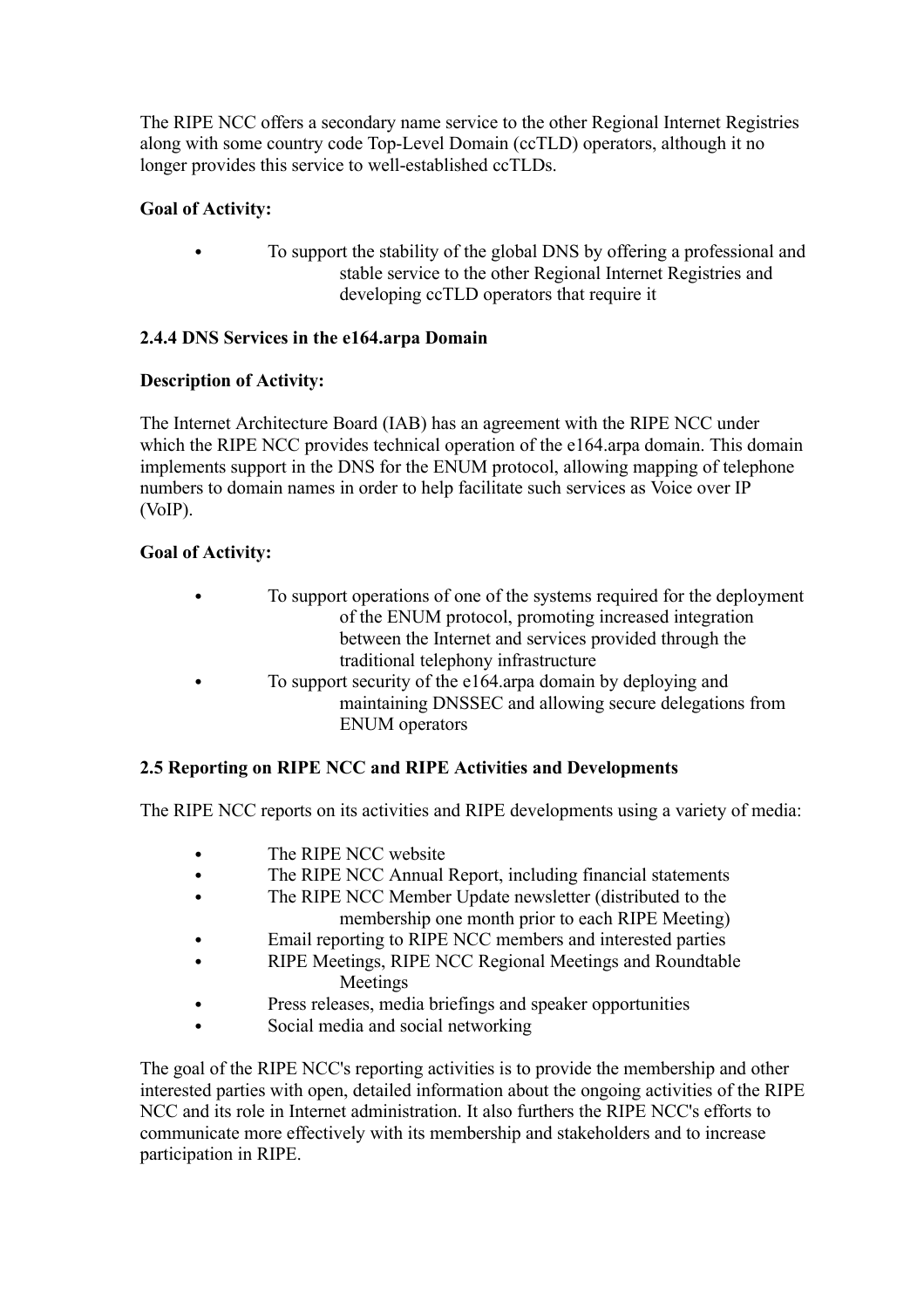# **2.5.1 Annual Report**

# **Description of Activity:**

The RIPE NCC Annual Report, including financial statements, is published in advance of the RIPE NCC General Meeting (GM).

# **Goal of Activity:**

 To provide a full account of the RIPE NCC's activities in the previous year and audited financial statements for RIPE NCC members to vote on at the GM

# **2.5.2 Minutes and Reports from RIPE Meetings**

## **Description of Activity:**

The RIPE NCC provides minutes, webcasts, audiocasts, podcasts and transcriptions of RIPE Working Group and Plenary sessions at RIPE Meetings, as well as links to relevant presentations.

In addition, the RIPE NCC provides reports after each RIPE Meeting that summarise the highlights and actions that came out of the meeting.

## **Goal of Activity:**

 To keep the RIPE community, the RIPE NCC membership and other interested parties up-to-date with the decisions and discussions that took place at the previous RIPE Meeting

## **2.5.3 RIPE NCC Member Update**

## **Description of Activity:**

The Member Update publication fulfils a request made by members in the 2002 RIPE NCC Membership Survey by providing information on the RIPE NCC and the development and performance of its services to the membership. It also provides updates on policy development issues affecting the RIPE community.

## **Goal of Activity:**

 To publish and distribute the latest Member Update at least four weeks prior to each RIPE Meeting

## **2.6 RIPE NCC External Relations**

The purpose of the RIPE NCC's external relations activities is to:

 Support and represent the interests of the RIPE NCC's membership and the RIPE community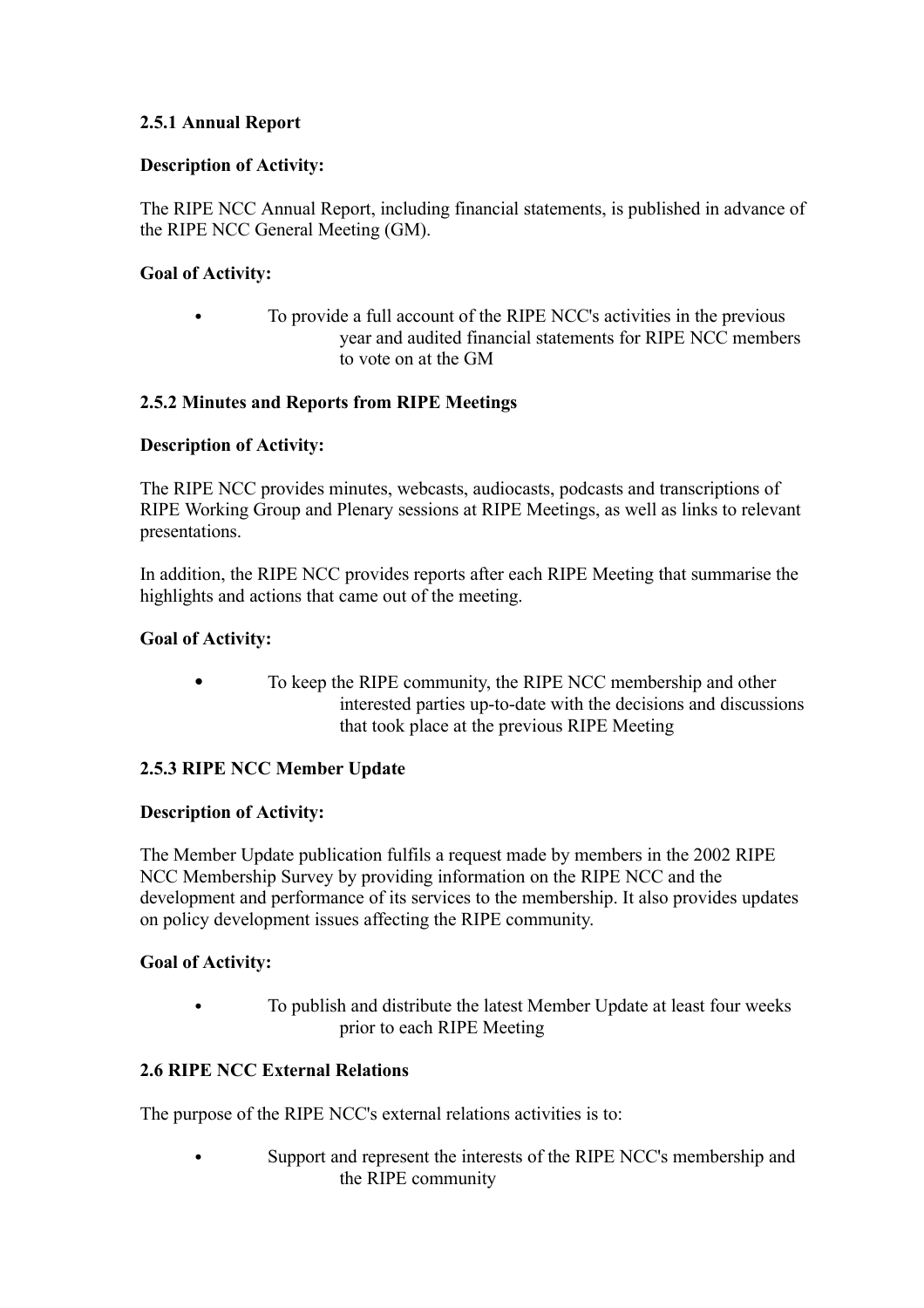- Communicate the RIPE NCC's role in IP address management and the technical coordination of the Internet
- Win continued support for RIPE's long-established, bottom-up, industry self-regulation and promote the open structures and processes in which RIPE and the RIPE NCC operate
- Ensure that the RIPE NCC and the RIPE community continue to play an effective role in the further formalisation of Internet administration, particularly technical coordination and the development of policy related to Internet number resource distribution

# **2.6.1 Coordination with Governments and Regulators**

## **Description of Activity:**

Building on its position as a neutral and trusted organisation with proven expertise in the technical coordination of IP networking, the RIPE NCC continues to develop relations with government and regulator representatives. This is part of continued efforts to enhance the cooperation between the public and private sector regarding Internet management issues.

The RIPE NCC facilitates Roundtable Meetings to discuss Internet management issues relevant to governments and regulators. The Roundtable Meetings provide a chance for attendees to learn more about how to participate in IP address management policymaking. High-level discussions of topics such as IP address space management and root server operations also provide attendees with an overview of the main elements involved in the technical coordination of the Internet.

# **Goal of Activity:**

- To develop close contact with governments and regulators with an interest in the technical coordination of IP networking
- To explain the proven, long-standing industry self-regulatory structures of the RIRs and secure continued support for the existing registry process
- To communicate the principles of Internet industry self-regulation to policy makers in the public and the private sector, and to encourage well-informed decisions
- To encourage the participation of public and private sectors in the formation of policies related to Internet number resource distribution
- To bring together the public and private sector to discuss IP networking issues

# **2.6.2 Coordination with Industry Bodies**

## **Description of Activity:**

The RIPE NCC continues to support and represent the interests of its membership and the RIPE community to Internet industry groups. The main goals of these outreach activities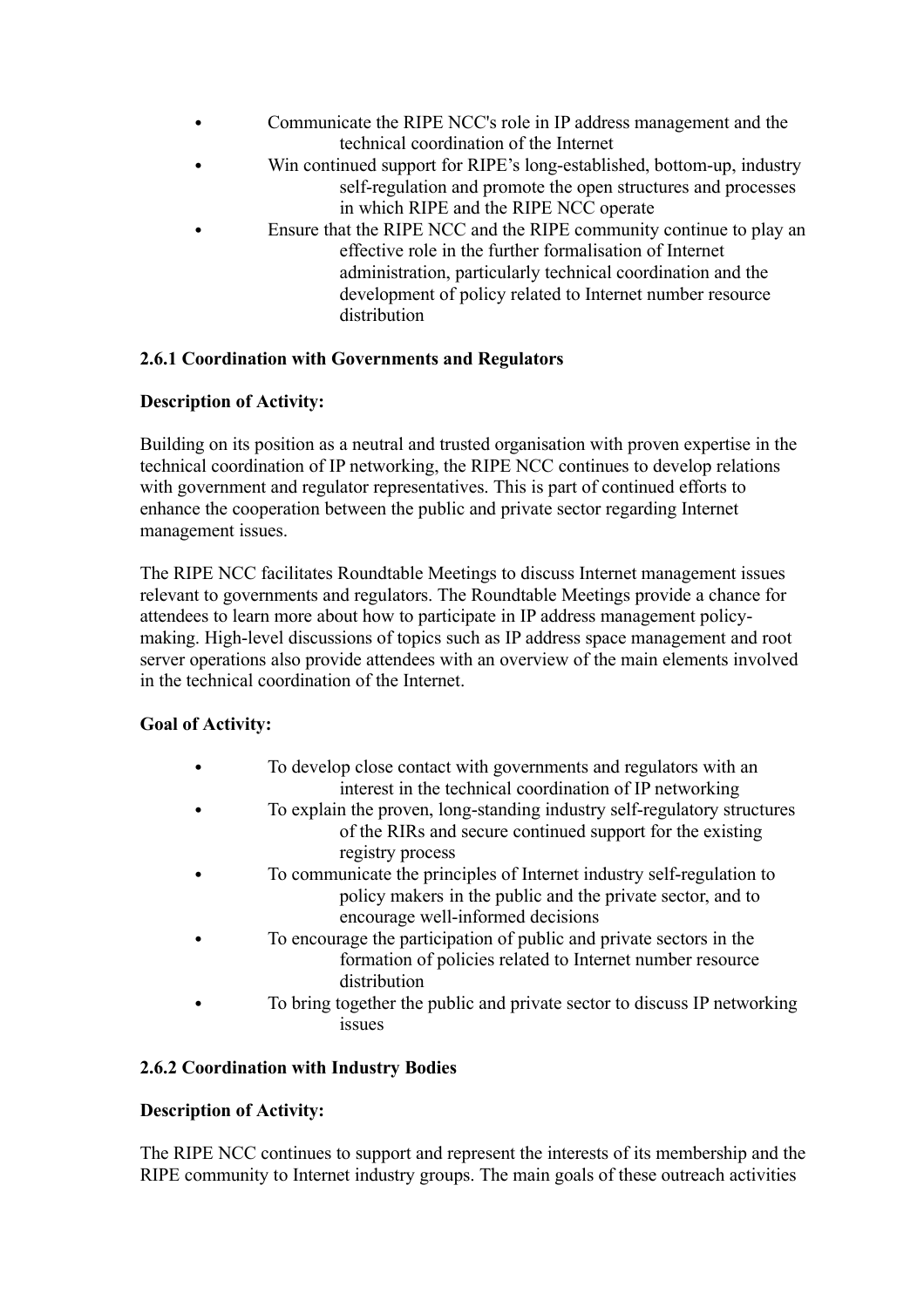remain the promotion of the open, bottom-up, industry self-regulatory structure common to all RIR communities in managing Internet number resources as well as the general technical coordination needed to support the stable operation of the Internet. The RIPE NCC also conducts a range of outreach efforts that aims to include all members of the technical community, from educational to operational groups, who have an interest in IP address space allocation and distribution.

The RIPE NCC represents the interest of its members and the RIPE community by actively participating in various industry-related forums and meetings.

# **Goal of Activity:**

- To increase the awareness of RIPE and the RIPE NCC with existing and new players in the Internet community
- To ensure that the RIPE NCC continues to play an effective role in the further formalisation of Internet administration

# **2.6.3 RIPE NCC E-Learning Centre**

The RIPE NCC provides a range of courses to members and non-members, using a variety of teacher-based courses and additional training strategies. A key strategy in this respect is the RIPE NCC E-Learning Centre. This is a free resource allowing members and non-members to access online modules on a variety of courses ranging from IPv6 and DNSSEC to the RIPE Policy Development Process.

# **2.6.4 Liaison and Outreach**

# **2.6.4.1 Increasing Participation in the Policy Development Process**

## **Description of Activity:**

The RIPE NCC aims to increase the participation of RIPE NCC members and the RIPE community in the Policy Development Process (PDP) and the discussion that occurs on the RIPE NCC mailing lists. In broad terms, this activity will ensure the sustainability of the PDP by educating new participants of the community about how the process works and its role in supporting the open, bottom-up, industry self regulatory structure common to all RIR communities. Outreach activities will seek to widen the demographic makeup of current participants.

## **Goal of Activity:**

- To ensure the sustainability of the RIPE PDP
- To explain the importance of the Policy Development Office in facilitating the RIPE PDP
- To increase the diversity of voices participating in the RIPE PDP

# **2.6.4.2 Regional Support**

## **Description of Activity:**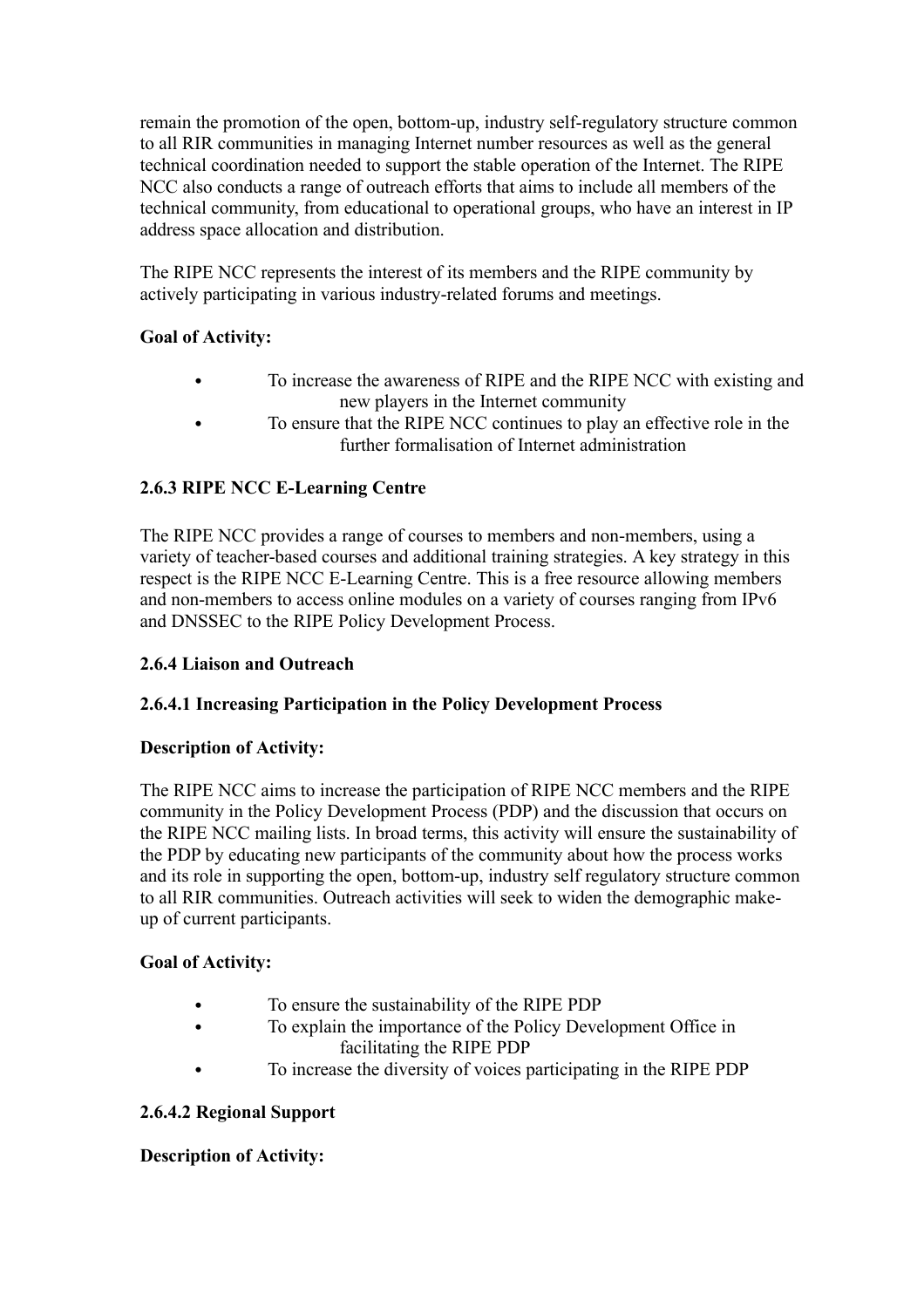The RIPE NCC organises Regional Meetings that provide a focused effort to proactively encourage feedback from RIPE NCC members and the RIPE community. In addition, these meetings are intended to increase the involvement of RIPE NCC members, the RIPE community and other stakeholders in the open policy-making process.

# **Goal of Activity:**

- To promote local contact with members
- To provide a forum for discussing issues relevant to a specific area of the RIPE NCC service region
- To enable the RIPE NCC to continuously evaluate and address the changing needs of RIPE NCC members

## **2.7 Information Dissemination**

The RIPE NCC ensures timely and effective information dissemination of relevant publications, announcements and web postings (via the RIPE NCC website) to the RIPE NCC membership, RIPE community, governments and other stakeholders.

The goal of this activity is:

- To build awareness of the RIPE NCC and its services
- To inform selected audiences about RIPE and RIPE NCC-related issues, news and noteworthy events
- To support the efforts of the organisation in its representation of the RIPE NCC membership, RIPE community and their interests to new industry players and governments

## **2.8 RIR Coordination**

The RIPE NCC participates in coordination activities with the other RIRs. These coordination activities include:

- High-quality, consistent services
- The consistent application of approved policy
- Joint technical and communication projects
- Liaison activities
- The presentation of a global view of IP address management

The RIRs work together through the Number Resource Organization (NRO) to act collectively on matters relating to the interests of the RIRs. The NRO offers a single contact point that enables global partners to reach the RIRs collectively. This means that a global, uniform view supported by all five RIRs can be presented when necessary.

# **3.0 Information Services**

The RIPE NCC operates several globally distributed measurement networks for the purpose of collecting data on Internet infrastructure usage and development. These datasets are used to provide analysis on, and tools to examine, the operation and growth of the Internet. The RIPE NCC continues to integrate new services into its existing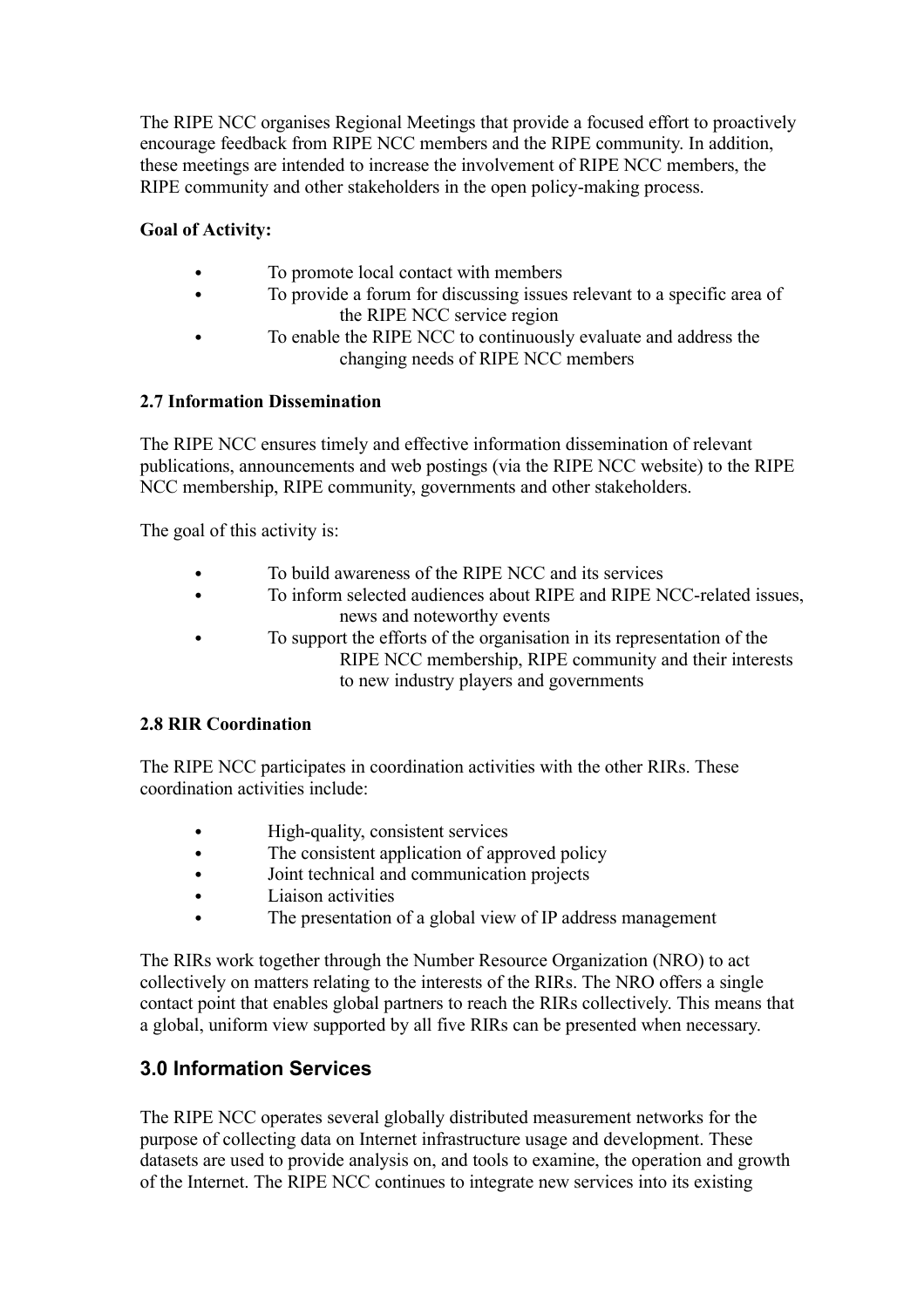portfolio, while working directly with stakeholders to unify, streamline, optimise and develop new interfaces to this data.

# **3.1 Routing Analysis**

The RIPE NCC operates a worldwide network of Border Gateway Protocol (BGP) monitoring probes, known as Remote Route Collectors (RRCs), which provide a fully integrated global view of routing information at key locations around the planet. All collected data is time-stamped, stored in a database and used as the input for various tools, as well as being made available for raw download. By providing services such as de-bogon, BGP beacons and the suite of Routing Information Service (RIS) tools, the RIPE NCC provides network operators with the facilities they need to help them operate and monitor autonomous systems and IP prefixes.

The goal of this activity is:

- To collect BGP information at multiple locations worldwide and make this data available to the community
- To provide tools to access the data and further enhance these tools based on community feedback
- To provide services which process this data for the benefit of the community

# **3.2 Connectivity Measurement**

The RIPE NCC's connectivity measurement services are focused around the Test Traffic Measurements (TTM) service that provides impartial measurements of the end-to-end performance characteristics of the inter-provider Internet. This is achieved by installing measurement probes at participating sites worldwide. The test-boxes exchange measurement traffic based on metrics developed by the IETF IP Performance Working Group (IPPM).

The goal of this activity is:

- To collect independent measurements of performance-related quantities of the Internet, particularly between the networks operated by users of the TTM service
- To provide useful trend analysis and to refine the system based on user feedback

# **3.3 DNS Measurements**

The RIPE NCC DNS measurement services are focused on the DNS Monitoring Service (DNSMON) which provides a comprehensive, objective and up-to-date overview of the quality of the service offered by certain DNS root, Top-Level Domain (TLD) and ENUM tier-1 name servers. DNSMON measures DNS performance between sites that take part in the TTM service and those where monitored DNS servers are installed. The data is updated regularly and presented at various levels of granularity. The RIPE NCC provides DNSMON to root server operators free of charge as a service to the Internet community.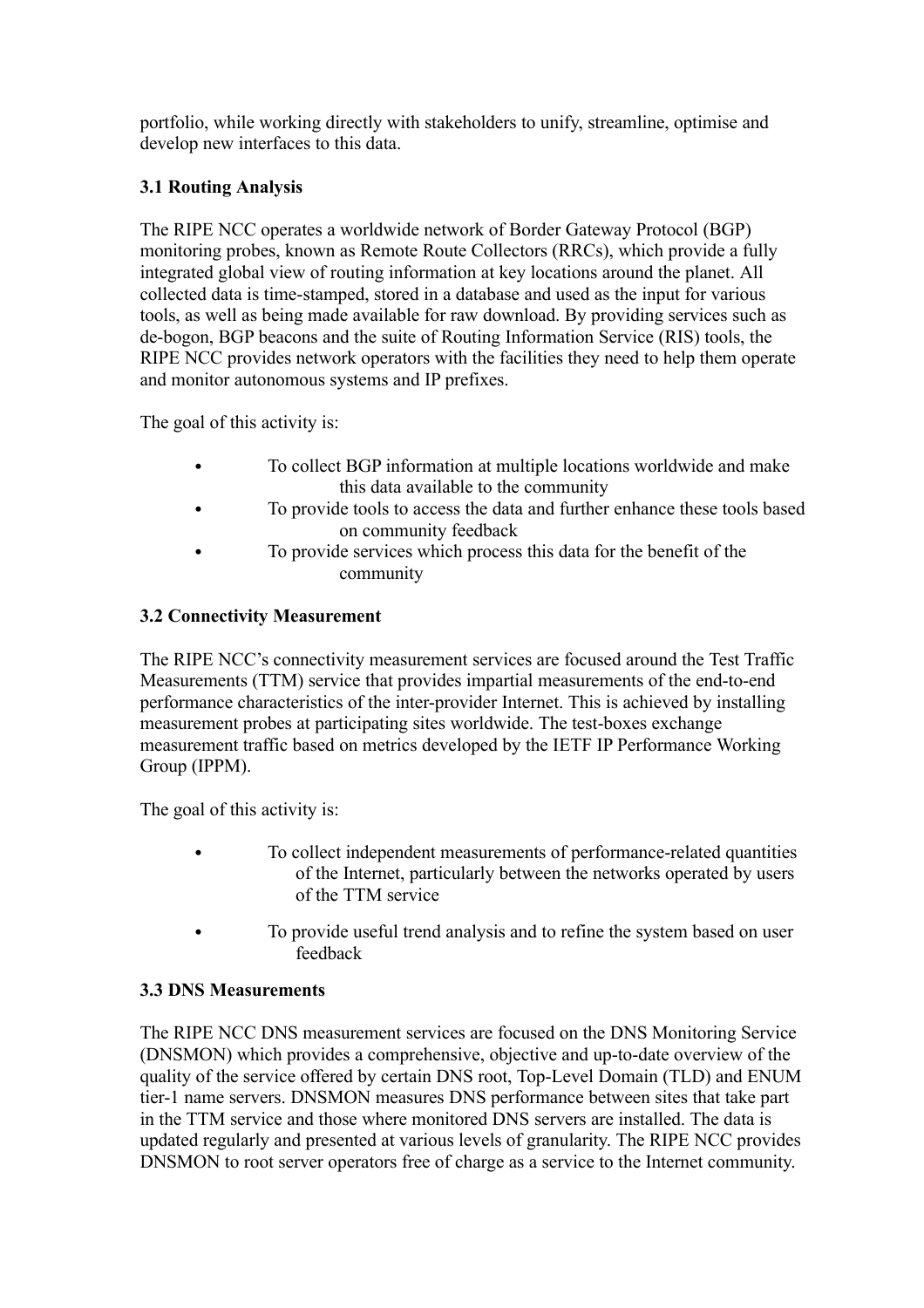TLD and ENUM operators may request monitoring of their own name servers and gain access to the DNSMON helpdesk on a cost recovery basis.

The goal of this activity is:

- To provide high-quality monitoring of important DNS servers
- To allow users to view historical data, enabling a quick analysis of both past and present DNS issues

# **3.4 Hostcount**

The Hostcount has been performed monthly since 1992 to indicate the growth in the RIPE NCC service region. The Hostcount provides statistics on the number of hosts connected to the Internet in Europe and surrounding areas. The statistics are gathered in collaboration with a range of organisations doing local counts per country Top-Level Domain.

The goal of this activity is:

- To provide the Internet community with an up-to-date view of the number of hosts connected to the Internet in the RIPE NCC service region
- To increase the accuracy and usability of the Hostcount and to develop the Hostcount in consultation with the Internet community

# **3.5 Additional Information Services**

All RIPE NCC Information Service platforms are designed to be scalable so that new tools and services based on community feedback can be efficiently and rapidly deployed. The RIPE NCC is committed to reacting to such requirements and acting on its own initiative in order to meet current and future user needs, which are evaluated in consultation with the community via the RIPE Measurement Analysis and Tools (MAT) Working Group.

The goal of this activity is:

- To respond to requests from the community to investigate the possibilities for expanding the RIPE NCC's Information Services portfolio to better serve the community
- To pro-actively seek ways in which the RIPE NCC's Information Services' infrastructure can be used to better serve the community
- To monitor the latest research and technical developments related to Internet measurements

## **3.6 RIPE NCC NetSense**

The RIPE NCC NetSense service is a single web application that aims to draw together data from existing routing, connectivity and DNS measurement platforms, and to present